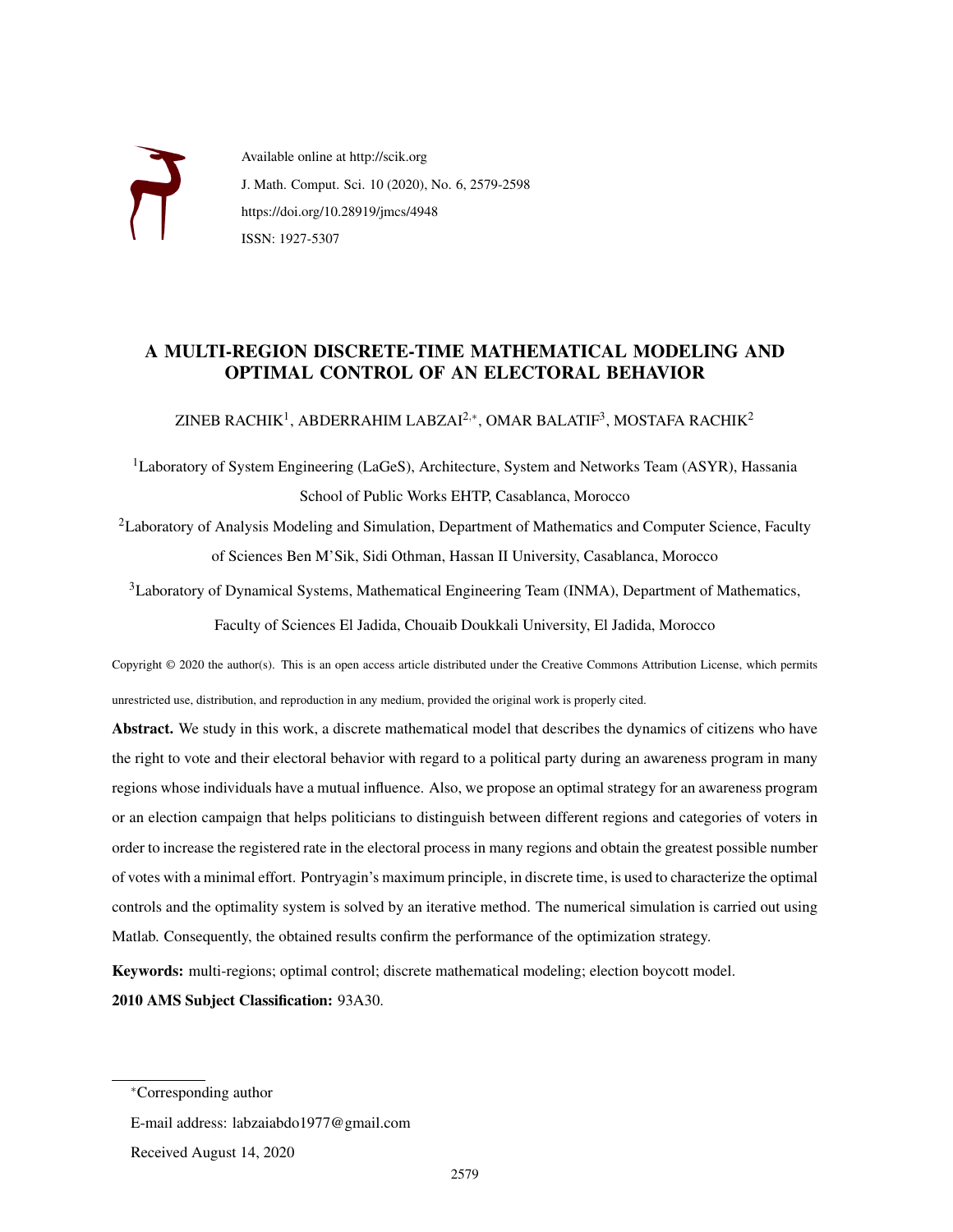#### 1. INTRODUCTION

Political participation is one of the most important elements of modern democracy in all countries around the world. This political participation can be official through parties that occupy official positions or can be non-official through voting by individuals and those two forms of participation both achieve the common good. The electoral process is a key element in political participation. It allows the citizen to choose the best political party and thus contribute to the political decision-making in the country. The benefit of such political participation is to ensure the peaceful transfer of power and to ensure that the ruling elites obtain a legitimate and democratic mandate from the people on a regular and periodic basis through a free and fair electoral process that results in political, economic and social stability.

The high percentage of citizens registered and voting in the electoral process indicates that the majority of people are ready to participate in the elections, whether parliamentary or local. It also indicates that a large group of people is convinced of the possibility of change and reform through political participation. But when these rates are low, it often means that there are some administrative or cultural barriers that make registration in electoral lists and voting very difficult. These low rates can also indicate the presence of behavior from the political boycott and non-registration in the electoral rolls due to electoral and political corruption or lack of citizens' confidence in the political class. Consequently, countries, especially the developing ones, that seek to improve their image and political position, are in urgent need of improving many democratic indicators, including increasing the rate of registration in the electoral lists and voting during the electoral process. There are several mathematical modeling studies that have emerged which aim at understanding the electoral process and describing the dynamics of political systems. Some studies have used a statistical approach, while others have followed an epidemiological approach. In epidemiology, in general, the compartment model is used to describe the spread of infectious diseases. In this model, the population is divided into different classes according to the status of individuals with respect to the disease (people at risk of infection, infected persons or people who have recovered from these diseases). Infection transmits by contact between individuals. Similarly, during the electoral process, the population is divided into several classes (voters, non-voters, potential voters, majority party voters,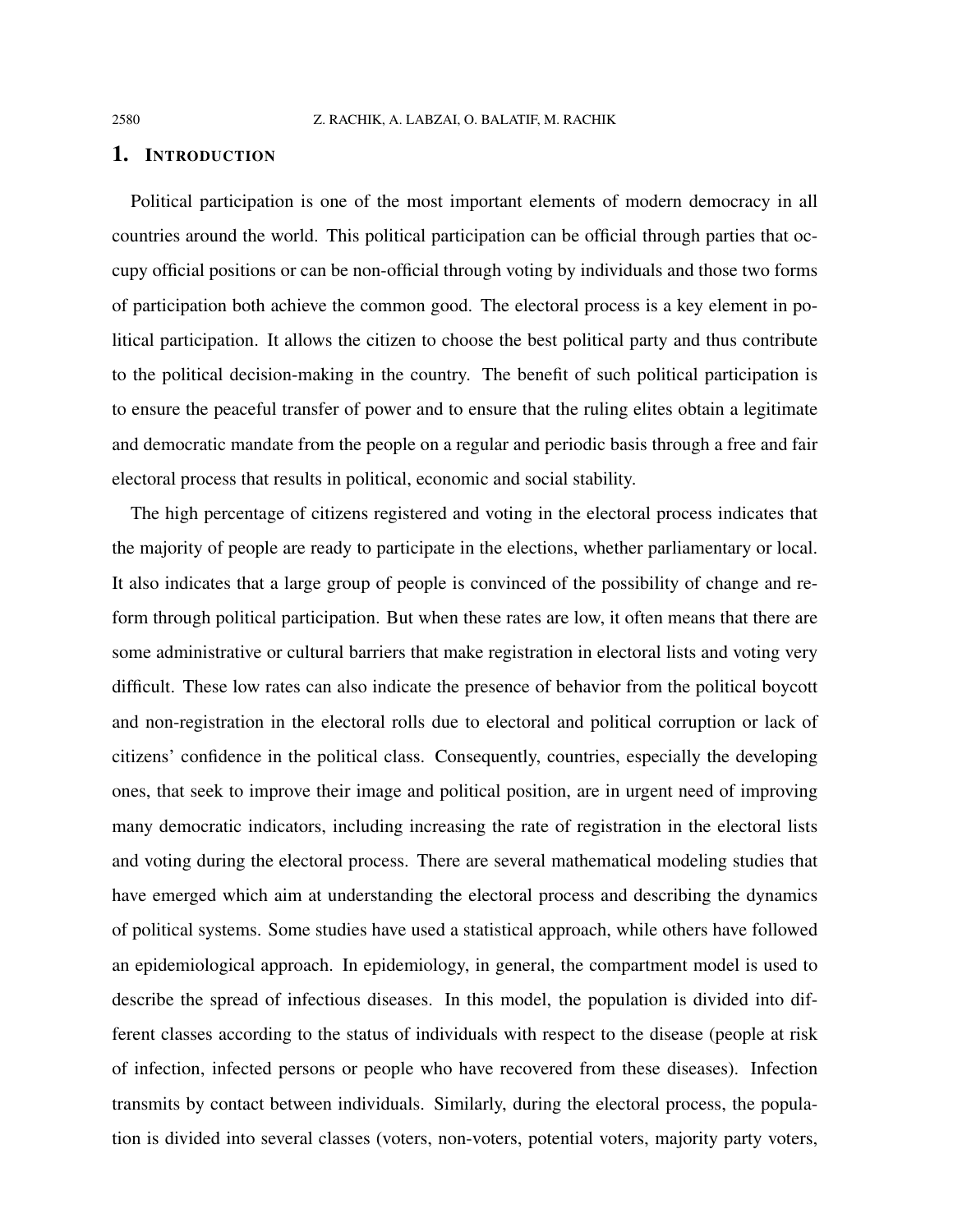MATHEMATICAL MODELING AND OPTIMAL CONTROL OF AN ELECTORAL BEHAVIOR 2581

and opposition party voters). Moreover, interpersonal interaction is also a key factor in the voting process which can result in conviction in party programs and conviction in voting for a particular party or a party opposing it. This influence occurs because people who register on the electoral lists or support a particular party often affect their social network (family, friends, tribes, group membership, etc.) to vote for a party. This contact is also made by political parties in a direct or indirect way through media, social media or direct election campaigns with the public so as to persuade them to vote for a particular party in itself or its candidate. The aforementioned influence is very similar to the phenomenon of infection. So, this epidemiological approach is more appropriate for modeling the electoral process. In this work, we propose a discrete mathematical model that describes the dynamics of citizens who have the right to vote and their electoral behavior with regard to a political party during an awareness programs in electoral campaigns. Also, we propose an optimal strategy for an awareness program in election campaigns that helps politicians to distinguish between different categories of voters in order to increase the participation rate in the electoral process and obtain the greatest possible number of votes with a minimal effort. In order to achieve these objectives, we applied the theory of optimal control of dynamic systems ,especially, the discrete-time models described by difference equations. The latter have many advantages, for example, the statistic data is collected at discrete times, the use of discrete-time models may avoid some mathematical complexities such as the choice of a function space and regularity of the solution, the numerical exploration of discrete-time models is rather straightforward and therefore can be easily implemented by non-mathematicians. (see,[18],[19],[20],[22],[23]and the references cited therein).

The electoral phenomenon differs from one region to another and from one area to another.This is mainly due to the specificity and characteristics of each region. This difference is clearly apparent between villages and cities and happens basically due to the popularity of political parties according to each region and area. The aim of this study is to highlight the impact of awareness campaigns and election campaigns on persuasion and influence on individuals who are unregistered in the electoral lists. Also, to support a political party in each region separately, then measure the mutual effect between two neighboring regions, especially, in the underdeveloped and developing countries. To this end, we will develop the previous model taking into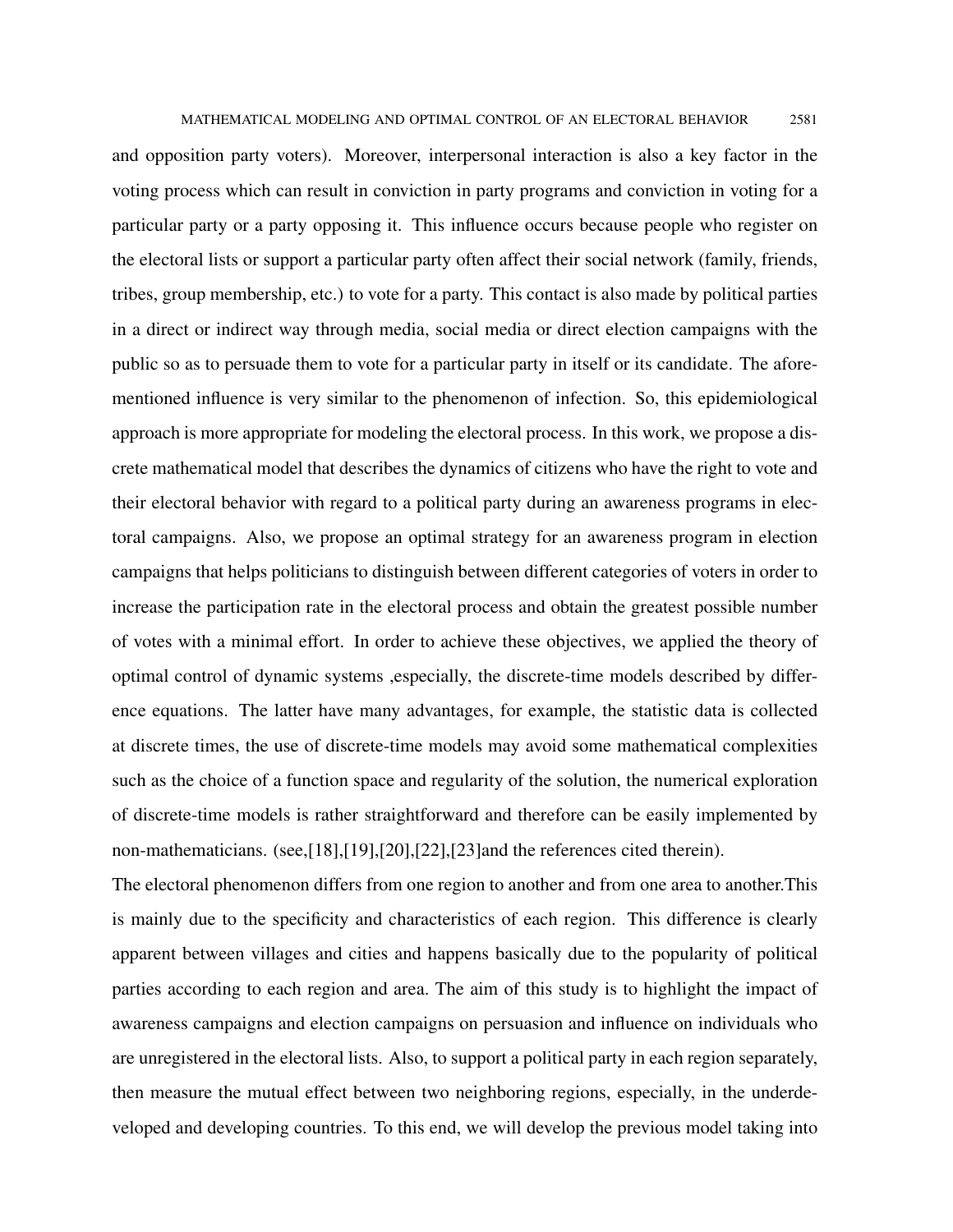account the evolution of the variables (The potential electors; The registered; The unregistered; The temporary abstainers, The voters for the political party; The voters against the political party.) by regions and areas. We note that this subject of multi region or multi groupes models has beeig widley studied by many researchers for exemple [1],[3],[4],[27].

The paper is organized as follows. In Section 2, we present our multi-regions discrete mathematical model that describes the dynamics of citizens who have the right to vote and their electoral behavior. In Section 3, we present the optimal control problem for the proposed model and we characterize these optimal controls using Pontryagin's maximum principle in discrete time. Numerical simulations and discussion are given in Section 4. Finally, we conclude the paper in Section 5.

### 2. MULTI-REGIONS DISCRETE MATHEMATICAL MODEL

We consider a mathematical model  $PRUA<sup>t</sup>V<sup>f</sup>V<sup>a</sup>$  which is based on a multi-regions discretetime that describes the spatial-temporal dynamics of citizens who have the right to vote and their electoral behavior with regard to a political party. We propose the global area of interest  $Ω$ represented by the geographic union of the regions  $\Omega$ <sub>*j*</sub> which are the fields of this study. These regions are supposed to be connected by the movements of their populations and represent subdomains of Ω*<sup>j</sup>* or regions which represent a country, a city, a town, or a small domain. Let  $\Omega = \cup_{j=1}^s \Omega_j$ , and let  $N_i^{\Omega_j}$  $\sum_{i}^{2i}$  be the citizens of domain  $\Omega_j$  at time *i*, i.e., the number of residents are physically present in  $\Omega_j$ .

The  $P - R - U - A^t - V^f - V^a$  be the number of citizens associated to the domain  $\Omega_j$  are noted by the states  $P^{\Omega_j}$ ,  $R^{\Omega_j}$ ,  $U^{\Omega_j}$ ,  $A^t{}^{\Omega_j}$ ,  $V^f{}^{\Omega_j}$  and  $V^a{}^{\Omega_j}$  and we note that the transmission of the idea of voting takes place through the contact between individuals or they are convinced by this idea through media and government declarations. The unit of *i* can correspond to years or periods of the electoral campaigns. The following system describes a multi-regions discretetime of the population dynamics who have the right to vote and their electoral behavior with regard to a political party: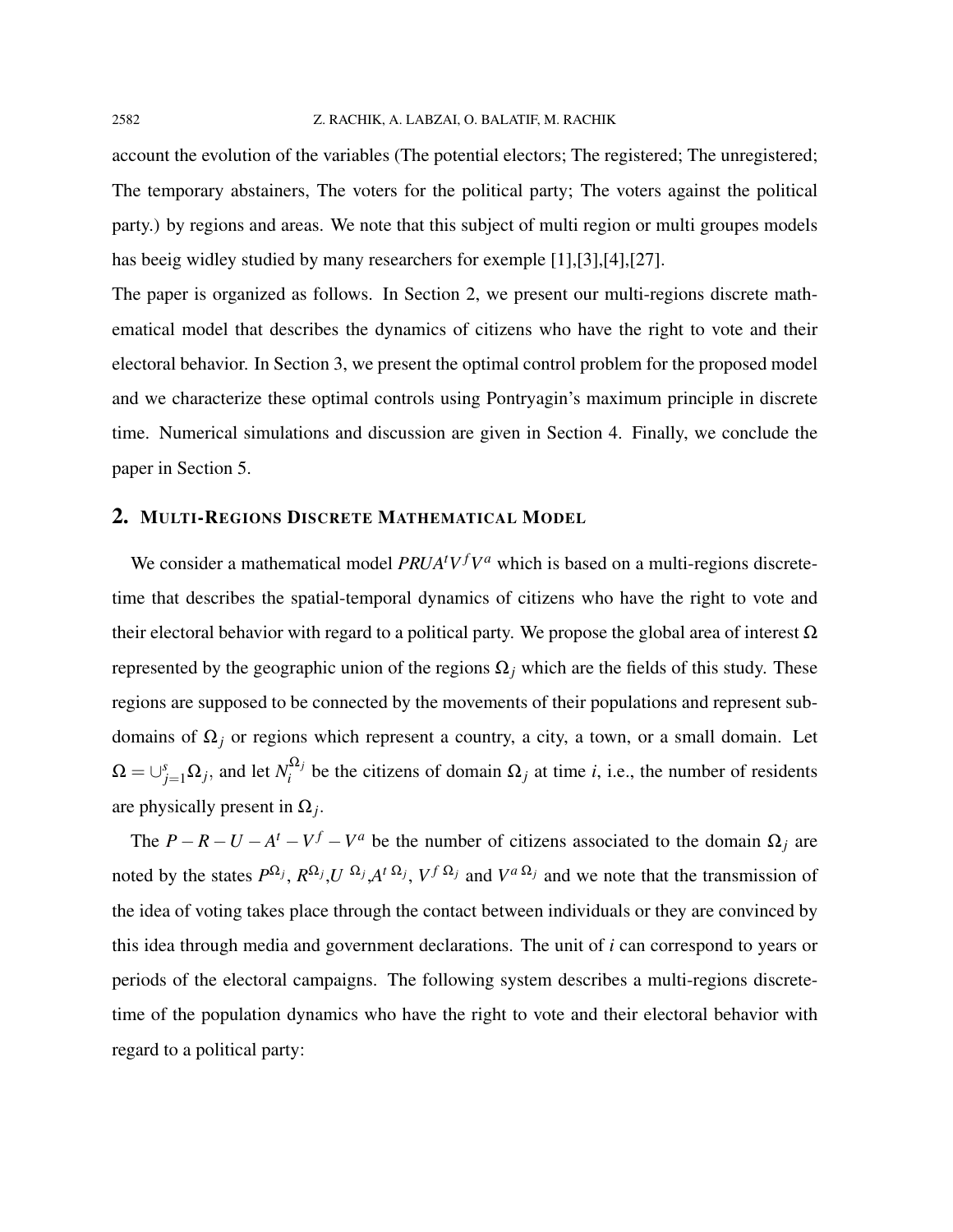$$
(1) \quad\n\begin{cases}\nP_{i+1}^{\Omega_{j}} = \Lambda^{\Omega_{j}} + (1 - \mu^{\Omega_{j}} - \alpha_{1}^{\Omega_{j}} - \alpha_{2}^{\Omega_{j}})P_{i}^{\Omega_{j}} \\
R_{i+1}^{\Omega_{j}} = (1 - \mu^{\Omega_{j}} - \beta^{\Omega_{j}})R_{i}^{\Omega_{j}} + \alpha_{1}^{\Omega_{j}}P_{i}^{\Omega_{j}} + \theta^{\Omega_{j}}U_{i}^{\Omega_{j}} - \sum_{q=1}^{s} \gamma_{1jq}^{\Omega_{j}} \frac{R_{i}^{\Omega_{j}}V_{i}^{\Omega_{q}} - \sum_{q=1}^{s} \gamma_{2jq}^{\Omega_{j}} \frac{R_{i}^{\Omega_{j}}V_{i}^{\Omega_{q}} - \sum_{q=1}^{s} \gamma_{1jq}^{\Omega_{j}} \frac{R_{i}^{\Omega_{j}}V_{i}^{\Omega_{q}} - \sum_{q=1}^{s} \gamma_{2jq}^{\Omega_{j}} \frac{R_{i}^{\Omega_{j}}V_{i}^{\Omega_{q}} - \sum_{q=1}^{s} \gamma_{2jq}^{\Omega_{j}} \frac{R_{i}^{\Omega_{j}}V_{i}^{\Omega_{q}} - \sum_{q=1}^{s} \gamma_{1jq}^{\Omega_{j}} \frac{R_{i}^{\Omega_{j}}V_{i}^{\Omega_{q}} - \sum_{q=1}^{s} \gamma_{1jq}^{\Omega_{j}} \frac{R_{i}^{\Omega_{j}}V_{i}^{\Omega_{q}} - \sum_{q=1}^{s} \gamma_{1jq}^{\Omega_{j}} \frac{R_{i}^{\Omega_{j}}V_{i}^{\Omega_{q}} - \sum_{q=1}^{s} \gamma_{1jq}^{\Omega_{j}} \frac{R_{i}^{\Omega_{j}}V_{i}^{\Omega_{q}} - \sum_{q=1}^{s} \gamma_{1jq}^{\Omega_{j}} \frac{R_{i}^{\Omega_{j}}V_{i}^{\Omega_{q}} - \sum_{q=1}^{s} \gamma_{1jq}^{\Omega_{j}} \frac{R_{i}^{\Omega_{j}}V_{i}^{\Omega_{q}} - \sum_{q=1}^{s} \gamma_{1jq}^{\Omega_{j}} \frac{R_{i}^{\Omega_{j}}V_{i}^{\Omega_{q}} - \sum_{q=1}^{s} \gamma_{1jq}^{\Omega_{j}} \frac{R_{i}^{\Omega_{j}}V_{i}^{\Omega
$$

where  $P_0^{\Omega_j} \ge 0$ ,  $R_0^{\Omega_j} \ge 0$ ,  $U_0^{\Omega_j} \ge 0$ ,  $A_0^t^{\Omega_j} \ge 0$ ,  $V_0^f^{\Omega_j} \ge 0$  and  $V_0^a^{\Omega_j} \ge 0$  are the given initial states.

We divide the population denoted by  $N^{\Omega_j}$  into six compartments:

The potential electors  $(P^{\Omega_j})$  are the individuals entitled to participate in the elections but are not yet registered on the electoral lists in region  $\Omega_j$ . The class of potential electors is increased by the recruitment of individuals into the compartment  $P^{\Omega_j}$  at a rate  $\Lambda^{\Omega_j}$  in region  $\Omega_j$ . It is assumed that potential electors can acquire abstainer behavior (and become the boycotters of the elections) because they are not convinced of the electoral process at a rate  $\alpha_2^{\Omega_j}$  $2^{2^2/2}$ . In other words, it is assumed that the acquisition of an abstainer behavior is analogous to acquiring disease infection. Although not considered in this study, other factors such as economic and social conditions can lead to the abstention of the elections. Also, the potential electors can register on the electoral lists due the government declaration on the elections which facilitates the process of registration on the electoral lists at a rate  $\alpha_1^{\Omega_j}$  $t_1^{2}$  the matter that makes them convinced of the importance of participation in the elections. Therefore, potential electors become real electors. Finally, potential electors suffer natural death (at a rate  $\mu^{\Omega_j}$ ).

**The registered**  $(R^{\Omega_j})$  are the individuals who are registered on the electoral lists and wish to vote in the elections in region  $\Omega_j$ . This compartment is increased at the rates  $\alpha_1^{\Omega_j}$  $\int_1^{\Omega_j}$  and  $\theta^{\Omega_j}$  when the potential electors and the unregistered individuals register on the electoral lists because due to their conviction of the importance of participation in the elections. Also, they register because the electoral system facilitates the registration on the electoral lists in a simple and innovative way for all the citizens and in all the areas of their residence. The number of some registred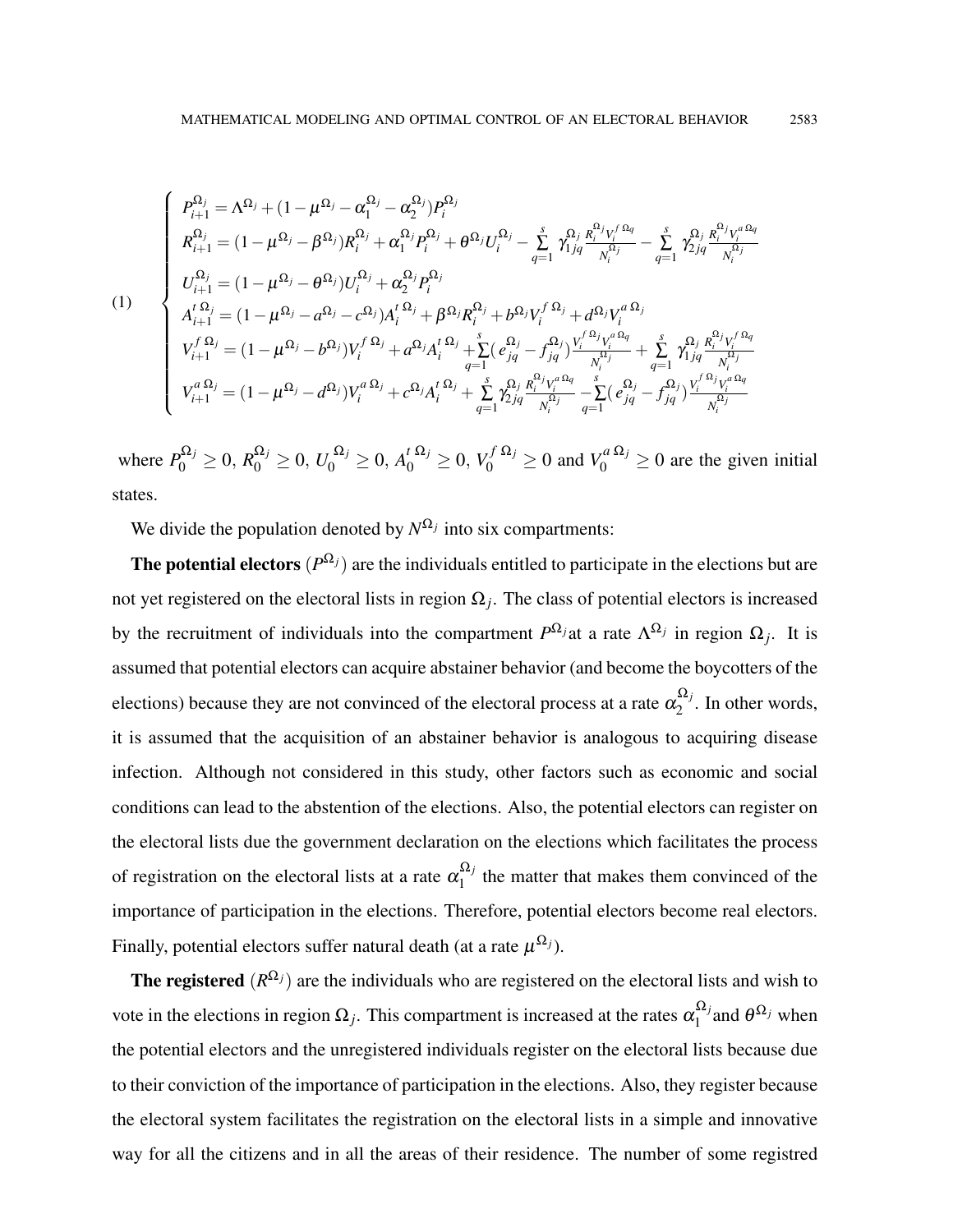individuals decreases when the electors acquire abstainer behavior due to the non conviction of the electoral programs at a rate  $\beta^{\Omega_j}$ . It is decreased by the contact with the voters for a political party and the voters against a political party at the rates  $\gamma_{1jq}^{\Omega_j}$  and  $\gamma_{2jq}^{\Omega_j}$ . It is decreased by natural death (at a rate  $\mu^{\Omega_j}$ ).

**The unregistered**  $(U^{\Omega_j})$  are the individuals who have a position of not registering on the electoral lists for several reasons, such as the lack of awareness of the importance of political participation in the development and political reforms, the absence of an electoral system that facilitates the registration on the electoral lists in a simple and innovative way for all citizens and in all areas of their residence, the loss of confidence in the political class that does not keep its promises and the spread of electoral and political corruption. The unregistered population is increased by the potential electors at a rate  $\alpha_2^{\Omega_j}$  $\sum_{2}^{\infty}$  and decreased by natural death (at the rate  $\mu^{\Omega_j}$ ). The unregistered individuals register on the electoral lists due to conviction (at the rate  $\theta^{\Omega_j}$ ).

The temporary abstainers  $(A^{t \Omega_j})$  are the individuals who have a hesitant position of abstaining the elections or , sometimes, their preoccupations or working conditions do not allow them to go voting in region  $\Omega_i$  and, thus, their participation in the elections is not permanent. The population of temporary abstainers is increased by registered individuals (at a rate  $\beta^{\Omega_j}$ ) as well as the voters for a political party (at a rate  $b^{\Omega_j}$ ) and the voters against the political party (at a rate  $d^{\Omega_j}$ ) respectively. Also, when the electors, via effective contact with temporary abstainers, they change their attitude towards participation in the elections or sometimes their preoccupations or working conditions do not allow them to go voting . It is decreased by natural death (at the rate  $\mu^{\Omega_j}$ ) and reversion to voting (at the rate  $a^{\Omega_j}$  and  $c^{\Omega_j}$ ).

The voters for the political party  $(V^{f \Omega_j})$  are the population of voters for the political party which is increased when the registered individuals move to vote for it due to contact with the voters for the political party in region  $\Omega_i$  at a rate  $\gamma_{i,k}$ . It is also increased when the temporary abstainers become voters due to effective conviction of the importance of participating in the elections influenced by the electoral programs at a rate  $a^{\Omega_j}$  and also when voters against the political party turn to vote for it due to contact with voters for the political party at a rate  $e^{\Omega_j}$ . The number of some individuals of this population decreases by natural death (at the rate  $\mu^{\Omega_j}$ )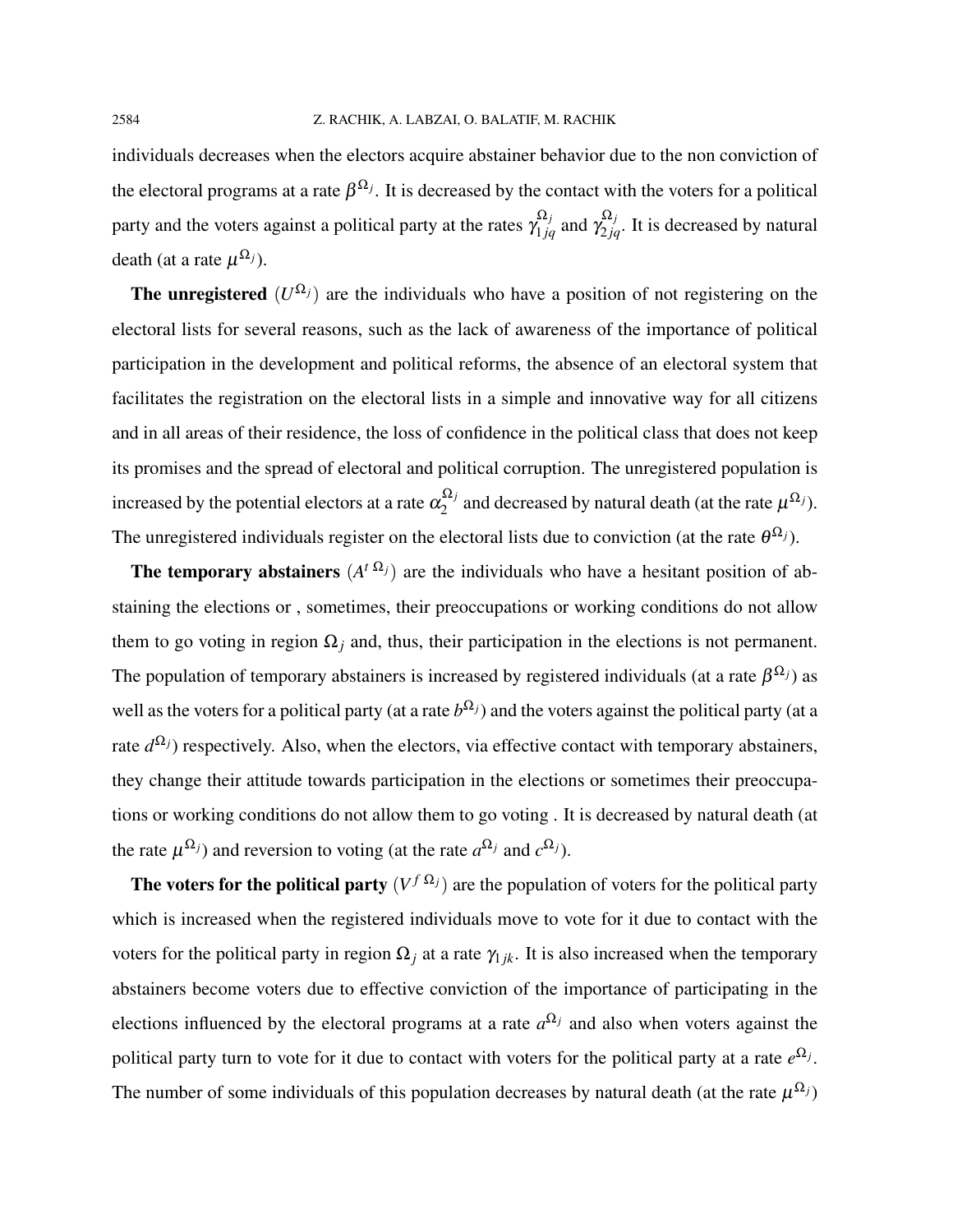and by reversion to voting against the political party due to contact with voters for the political party (at the rate  $f^{\Omega_j}$ ) or abstaining the elections temporarily (at the rate  $c^{\Omega_j}$ ).

The voters against the political party  $(V^{a \Omega_j})$  are the population of voters against the political party which is increased when the electors move to vote against it in region Ω*<sup>j</sup>* due to contact with the registered individals (at a rate  $\gamma_{2jk}^{\Omega_j}$ ) and is increased when the temporary abstainers become voters (at a rate  $c^{\Omega_j}$ ) and also when voters for the political party turn to vote against it due to the contact occuring between them (at a rate  $f^{\Omega_j}$ ). This population is decreased by natural death (at the rate  $\mu^{\Omega_j}$ ) and by reversion to vote for the political party (at the rate  $e^{\Omega_j}$ ) or abstaining the elections temporarily (at the rate  $d^{\Omega_j}$ ).

The variables  $P_i^{\Omega_j}$  $a_i^{\Omega_j}$ , $R_i^{\Omega_j}$  $\frac{\Omega_j}{i}$ ;  $U_i^{\Omega_j}$ <sup>*Ω<sub>j</sub>*</sup>,  $A_i^t$ <sup>Ω*j*</sup></sub>  $\sum_i^t \frac{\Omega_j}{\Omega_i}$ ,  $V_i^f \frac{\Omega_j}{\Omega}$  $V_i^{f \Omega_j}$  and  $V_i^{a \Omega_j}$  $\int_{i}^{a^{2}+2i}$  are the numbers of the individuals in the six classes at time *i* respectively. The unit *i* can correspond to periods, phases or years. It depends on the frequency of the survey studies as needed. The graphical representation of the proposed model is shown in Figure 1.

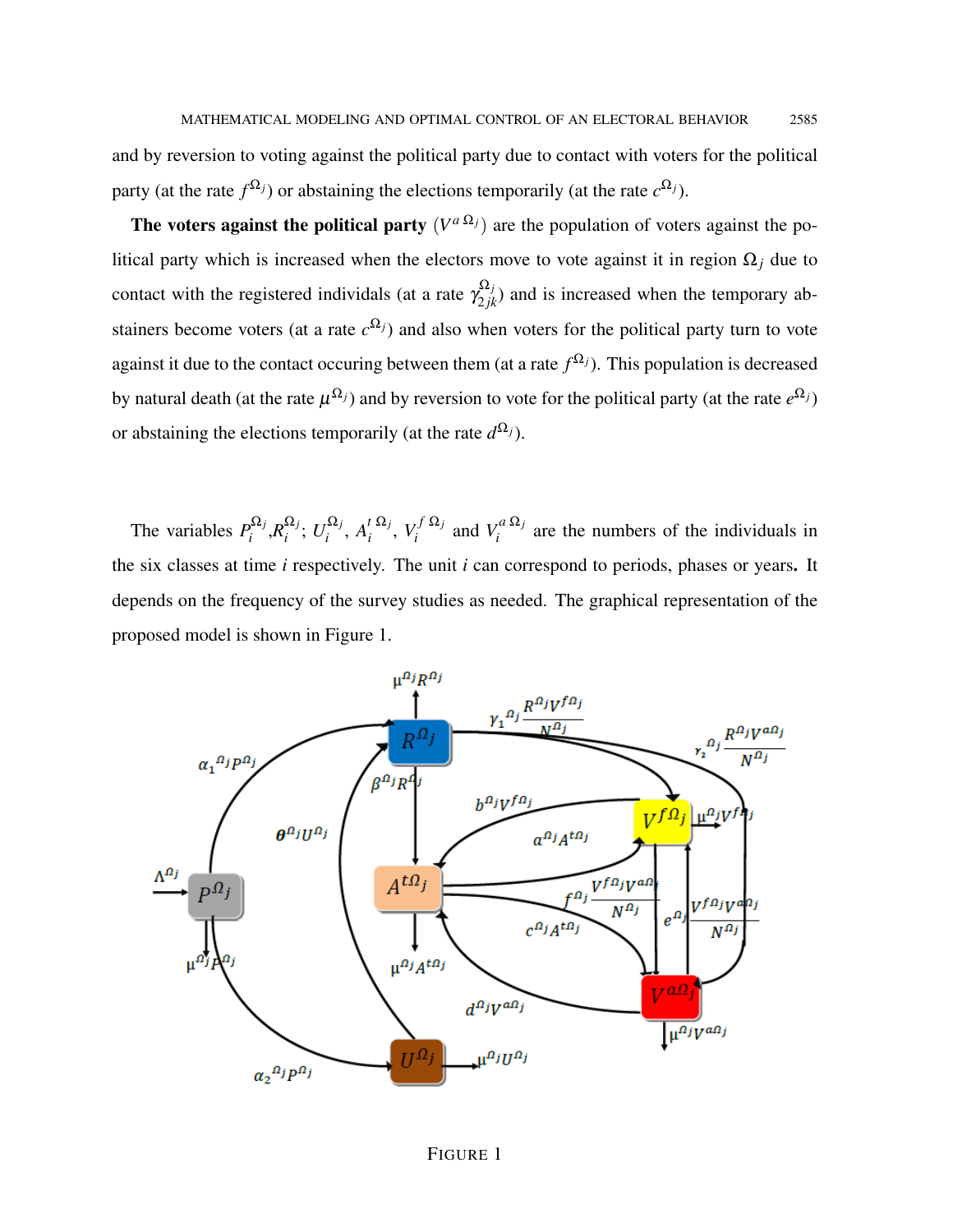The total population size at time *i* in  $\Omega_j$  is denoted by  $N_i^{\Omega_j}$  with  $N_i^{\Omega_j} = P_i^{\Omega_j} + R_i^{\Omega_j} + U_i^{\Omega_j} + I$  $A_i^t \frac{\Omega_j}{i} + V_i^f \frac{\Omega_j}{i} + V_i^a \frac{\Omega_j}{i}$  $\int_{i}^{u}$ <sup>22</sup>, The dynamics of this model are governed by the following nonlinear system of difference equations:

where  $P_0^{\Omega_j} \ge 0$ ,  $R_0^{\Omega_j} \ge 0$ ,  $U_0^{\Omega_j} \ge 0$ ,  $A_0^t^{\Omega_j} \ge 0$ ,  $V_0^f^{\Omega_j} \ge 0$  and  $V_0^a^{\Omega_j} \ge 0$  are the given initial states.

## 3. THE OPTIMAL CONTROL PROBLEM

Our objective in this proposed strategy of control is to minimize the number of temporary abstainers  $A_i^t \Omega_j$  $\sum_{i}^{t} \Omega_{i}$ , maximize the number of the registered individuals on the electoral lists  $R_{i}^{\Omega_{i}}$ *i* and the voters for the political party  $V_i^{f \Omega_j}$  $\sum_{i}^{J} \sum_{j}^{S}$  during the time step  $i = 0$  to *T* in domain  $\Omega_j$  and also minimize the cost spent in an awereness program and an election campaign.

In the model (1), there are three controls  $u^{\Omega_j} = (u_0^{\Omega_j})$  $_{0}^{\Omega _{j}},\mathbf{\mu}_{1,}^{\Omega _{j}}$  $\Omega_j$ <sub>1,</sub> ..... $u_{T-}^{\Omega_j}$  $(\alpha_j \over T-1), \; \overline{v^{\Omega_j}} = (\overline{v^{\Omega_j}})$  ${}^{\textstyle \Omega_j}_{0,\textstyle \nu_{1,}^{\Omega_j}}$  $\Omega_j$ <sub>1,</sub> .... $v^{\Omega_j}_{T-j}$  $T^{-1}$ <sub>7</sub>  $w^{\Omega_j} = (w^{\Omega_j}_0 w^{\Omega_j}_1)$  $\frac{\Omega_j}{1,}$ ..... $w^{\Omega_j}_{T-}$  $T_{T-1}^{2}$ ). The first control  $u^{\Omega_j}$  can be interpreted as the proportion to be adopted for the awareness campaign effort (time, money and human resources) to motivate the registered individuals to vote for a political party in the electoral process. The control  $v^{\Omega_j}$ represents the electoral campaign effort to influence the temporary abstainers to participate in the electoral process and support a political party by voting for it. Finally,  $w^{\Omega_j}$  measures the effort to persuade the unregistered individuals to register on the electoral lists. So, the controlled mathematical system is given by the following system of difference equations.

$$
\left\{\n\begin{array}{l} P_{i+1}^{\Omega_{j}} = \Lambda^{\Omega_{j}} + (1 - \mu^{\Omega_{j}} - \alpha_{1}^{\Omega_{j}} - \alpha_{2}^{\Omega_{j}}) P_{i}^{\Omega_{j}} \\ R_{i+1}^{\Omega_{j}} = (1 - \mu^{\Omega_{j}} - \beta^{\Omega_{j}}) R_{i}^{\Omega_{j}} + \alpha_{1}^{\Omega_{j}} P_{i}^{\Omega_{j}} + \theta^{\Omega_{j}} U_{i}^{\Omega_{j}} - \sum_{q=1}^{s} \gamma_{1jq}^{\Omega_{j}} \frac{R_{i}^{\Omega_{j}} V_{i}^{\Omega_{q}}}{N_{i}^{\Omega_{j}}} \\ - \sum_{q=1}^{s} \gamma_{2jq}^{\Omega_{j}} \frac{R_{i}^{\Omega_{j}} V_{i}^{\alpha_{q}}}{N_{i}^{\Omega_{j}}} - u_{i}^{\Omega_{j}} R_{i}^{\Omega_{j}} + w_{i}^{\Omega_{j}} U_{i}^{\Omega_{j}} \\ U_{i+1}^{\Omega_{j}} = (1 - \mu^{\Omega_{j}} - \theta^{\Omega_{j}}) U_{i}^{\Omega_{j}} + \alpha_{2}^{\Omega_{j}} P_{i}^{\Omega_{j}} - w_{i}^{\Omega_{j}} U_{i}^{\Omega_{j}} \\ A_{i+1}^{\Omega_{j}} = (1 - \mu^{\Omega_{j}} - a^{\Omega_{j}} - c^{\Omega_{j}}) A_{i}^{\Omega_{j}} + \beta^{\Omega_{j}} R_{i}^{\Omega_{j}} + b^{\Omega_{j}} V_{i}^{\Omega_{j}} + d^{\Omega_{j}} V_{i}^{\alpha_{\Omega_{j}}} - v_{i}^{\Omega_{j}} A_{i}^{\Omega_{j}} \\ V_{i+1}^{\Omega_{j}} = (1 - \mu^{\Omega_{j}} - b^{\Omega_{j}}) V_{i}^{\Omega_{j}} + a^{\Omega_{j}} A_{i}^{\Omega_{j}} + \sum_{q=1}^{s} (e_{jq}^{\Omega_{j}} - f_{jq}^{\Omega_{j}}) \frac{V_{i}^{\Omega_{j}} V_{i}^{\alpha_{q}}}{N_{i}^{\Omega_{j}}} \\ + \sum_{q=1}^{s} \gamma_{1jq}^{\Omega_{j}} \frac{R_{i}^{\Omega_{j}} V_{i}^{\Omega_{q}}}{N_{i}^{\Omega_{j}}} + u_{i}^{\Omega_{j}} R_{i}^{\Omega_{j}} + \phi^{\Omega
$$

(2)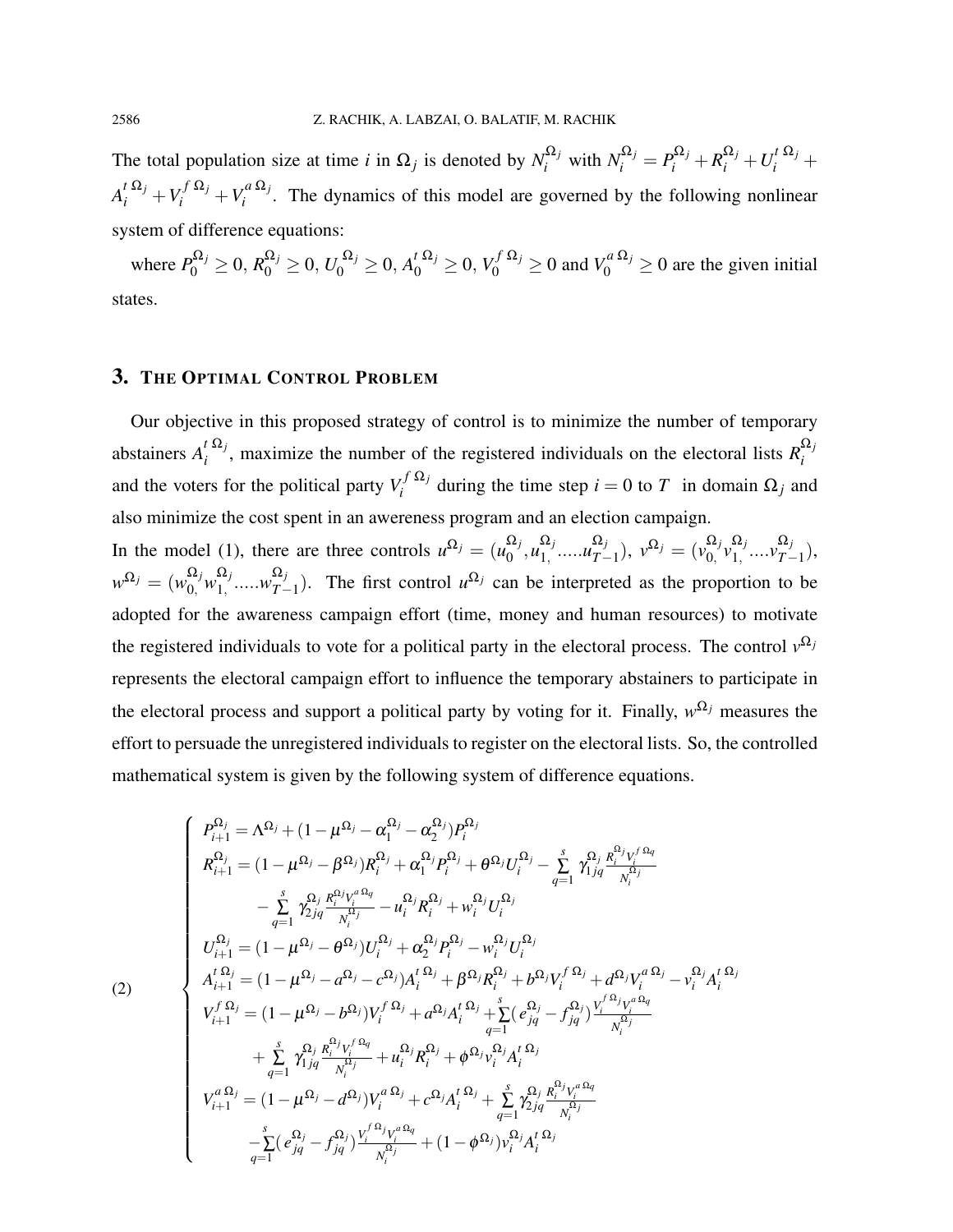where  $P_0^{\Omega_j} \ge 0$ ,  $R_0^{\Omega_j} \ge 0$ ,  $U_0^{\Omega_j} \ge 0$ ,  $A_0^t^{\Omega_j} \ge 0$ ,  $V_0^f^{\Omega_j} \ge 0$  and  $V_0^a^{\Omega_j} \ge 0$  are the given initial states.

From the system of difference equations (2), we can extract two models. The first controlled model achieves the objective of increasing the participation rate in the electoral process and the second controlled model leads to the increase of the number of voters for a political party. Then, the problem is to minimize the objective functional

$$
J(u^{\Omega_j}, v^{\Omega_j}, w^{\Omega_j})) = h_T^{\Omega_j} A_T^{t \Omega_j} - k_T^{\Omega_j} R_T^{\Omega_j} - l_T^{\Omega_j} V_T^{f \Omega_j} + \sum_{i=0}^{T-1} \left( h_i^{\Omega_j} A_i^{t \Omega_j} - k_i^{\Omega_j} R_i^{\Omega_j} - l_i^{\Omega_j} V_i^{f \Omega_j} \right) + \sum_{i=0}^{T-1} \left( \frac{m_i^{\Omega_j}}{2} (u_i^{\Omega_j})^2 + \frac{n_i^{\Omega_j}}{2} (v_i^{\Omega_j})^2 + \frac{o_i^{\Omega_j}}{2} (w_i^{\Omega_j})^2 \right)
$$
\n(3)

Where the parameters  $h_i^{\Omega_j} > 0$ ,  $k_i^{\Omega_j} > 0$ ,  $l_i^{\Omega_j} > 0$ ,  $m_i^{\Omega_j} > 0$ ,  $n_i^{\Omega_j} > 0$  and  $o_i^{\Omega_j} > 0$  and 0 for  $i \in \{0, ..., T\}$  are the cost coefficients. They are selected to weigh the relative importance of  $A_i^t \frac{\Omega_j}{\Omega}$  $\frac{d}{i}$ <sup> $\Omega_j$ </sup>,  $R_i^{\Omega_j}$  $\frac{\Omega_j}{i}$ ,  $V_i^f \frac{\Omega_j}{i}$  $u_i^{f\,\Omega_j}, u_i^{\Omega_j}$  $\frac{\Omega_j}{i}, \frac{\Omega_j}{\nu_i}$  $\sum_{i}^{\Omega_j}$  and  $w_i^{\Omega_j}$  $i_j^{\alpha}$  at time *i* in region  $\Omega_j$ . *T* is the final time. In other words, we seek the optimal controls  $u^{\Omega_j}$ ,  $v^{\Omega_j}$  and  $w^{\Omega_j}$  such that

$$
J(\mathbf{u}_i^{\Omega_{j^\ast}}, \mathbf{v}_i^{\Omega_{j^\ast}}, \mathbf{w}_i^{\Omega_{j^\ast}}) = \min_{(\mathbf{u}^{\Omega_{j}}, \mathbf{v}^{\Omega_{j}}, \mathbf{w}^{\Omega_{j}}) \in U_{ad}} J(\mathbf{u}^{\Omega_{j}}, \mathbf{v}^{\Omega_{j}}, \mathbf{w}^{\Omega_{j}})
$$

where *Uad* is the set of admissible controls defined by

$$
(4) \ U_{ad} = \{ (u_i^{\Omega_j}, v_i^{\Omega_j}, w_i^{\Omega_j}) : a^{\Omega_j} \le u_i^{\Omega_j} \le b^{\Omega_j}, c^{\Omega_j} \le v_i^{\Omega_j} \le d^{\Omega_j}, e^{\Omega_j} \le w_i^{\Omega_j} \le f^{\Omega_j} , \text{ for } i = 1, 2, ..., T - 1 \}
$$

The sufficient condition for the existence of an optimal control  $(u_i^{\Omega_j*})$  $\frac{\Omega_j^*}{i}, \frac{\Omega_j^*}{i}$  $\frac{\Omega_j^*}{i}, \frac{\Omega_j^*}{i}$  $\binom{22}{i}$  for problem (2-3) comes from the following theorem.

**Theorem 1**: There exists the optimal control  $u_i^{\Omega_j *}$  $\frac{\Omega_j^*}{i}, \frac{\Omega_{j^*}}{i}$  $\frac{\Omega_{j*}}{i}$  and *w*<sup>Ω</sup>*j*∗  $\int_{i}^{22}$  such that *J*( $u_i^{\Omega_j*}$  $\frac{\Omega_j^*}{i}, \frac{\Omega_j^*}{i}$  $\Omega_j^*, \Omega_j^*$  $\binom{a}{i}$  =  $\min$  min  $(u^{\Omega_j}, v^{\Omega_j}, w^{\Omega_j}) \in U_{ad}$  $J(u_i^{\Omega_j})$  $\frac{\Omega_j}{i}, \frac{\Omega_j}{v_i}$  $\frac{\Omega_j}{i}, \frac{\Omega_j}{w_i}$  $i^{22}$ ) subjet to the control system (2) with initial conditions.

*Proof.* See Dabbs ([7], Theorem 1)."Dabbs. K (2010) Optimal control in discrete pest control models. University of Tennessee Honors Thesis Projects"

We apply the discrete version of Pontryagin's Maximum Principle [9], [11], [18], [19]. The key idea is introducing the adjoint function to attach the system of difference equations to the objective functional resulting in the formation of a function called the Hamiltonian. This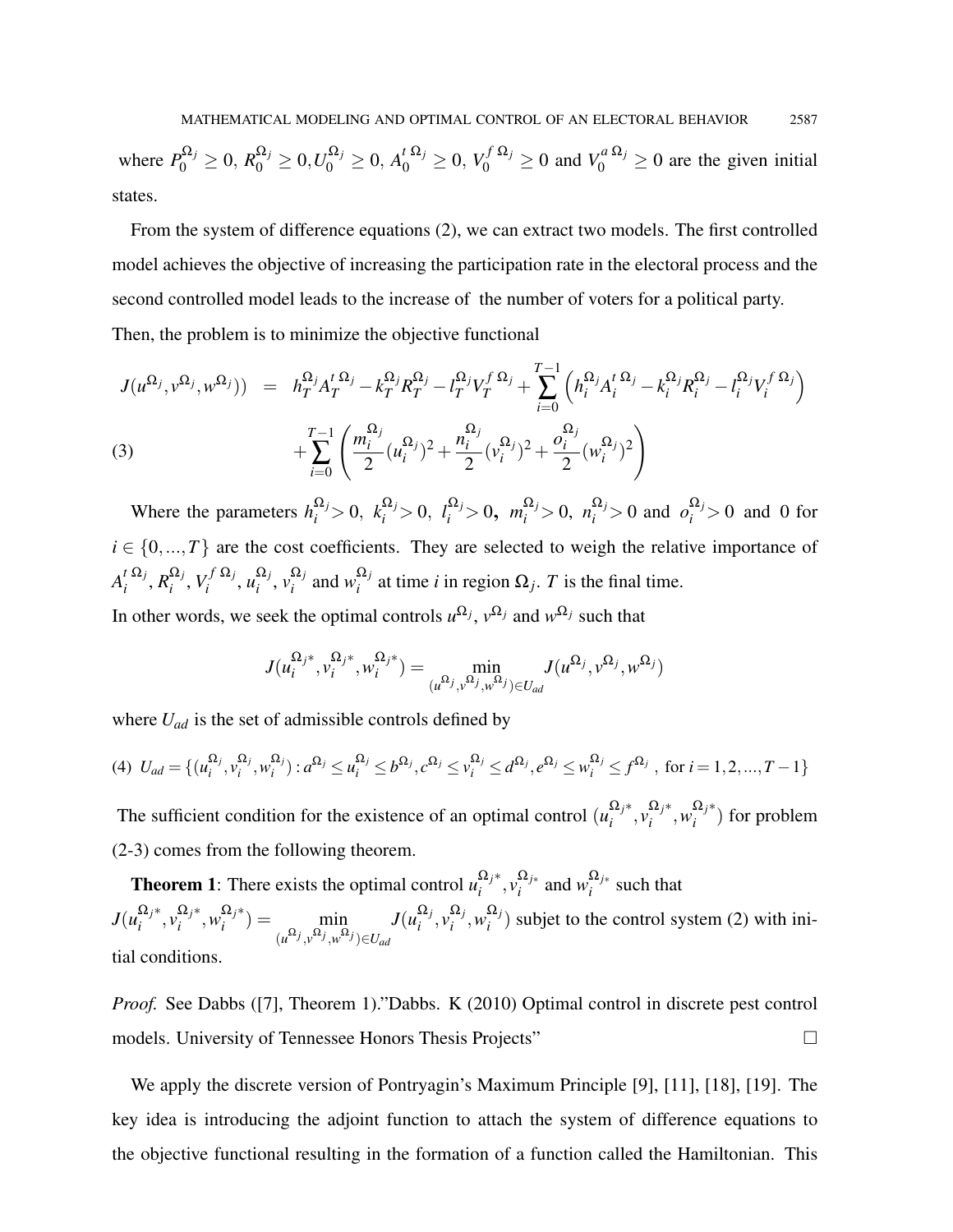principle converts the problem of finding the control to optimize the objective functional subject to the state difference equation with initial condition to find the control to optimize Hamiltonian pointwise (with respect to the control).

Now, we have the Hamiltonian  $H_i$  at time step  $i$ , defined by

$$
(5) \quad H_i = h_i^{\Omega_j} A_i^{\{1\}} - k_i^{\Omega_j} R_i^{\Omega_j} - l_i^{\Omega_j} V_i^{\{1\}} - l_i^{\{1\}} + \frac{m_i^{\{1\}}}{2} (u_i^{\{1\}})^2 + \frac{n_i^{\{1\}}}{2} (v_i^{\{1\}})^2 + \frac{o_i^{\{1\}}}{2} (w_i^{\{1\}})^2 + \sum_{q=1}^{6} \zeta_{q,i+1}^j f_{q,i+1}
$$

where  $f_{j,i+1}$  is the right side of the system of difference equations (2) of the  $j<sup>th</sup>$  state variable at time step  $i+1$ .

**Theorem 2:** Given an optimal control  $(u_i^{\Omega_j^*})$  $\frac{\Omega_j^*}{i}, \frac{\Omega_j^*}{i}$  $\Omega_j^*, \Omega_j^*$  $\binom{\Omega_j^*}{i} \in U_{ad}$  , and solutions  $P_i^{\Omega_j^*}$  $R_i^{\Omega_j}$ , $R_i^{\Omega_j}$  $\frac{\Omega_j}{i}$ ;  $U_i^{\Omega_j}$  $\int_i^{s_2}$ ,  $A_i^t \Omega_j$  $\frac{d}{i}$ <sup> $\frac{\Omega_j}{i}$ </sup>,  $V_i^f$  $\frac{\Omega_j}{i}$  $V_i^{f(\Omega_j)}$  and  $V_i^{a(\Omega_j)}$  $\int_{i}^{a} \Omega_{j}$  of corresponding state system (2), there exists adjoint functions,  $\zeta_{1}^{j}$  $\zeta^j_{1,i},\,\zeta^j_{2,j}$ 2,*i* , ζ *j* 3,*i* , ζ *j* 4,*i* , ζ *j*  $\zeta_{5,i}^j$ , and  $\zeta_6^j$  $\zeta_{i,j}^{'}$  satisfying

$$
\left\{\begin{array}{l} \zeta_{1,i}^{j}=\zeta_{1,i+1}^{j}\left\{\Lambda^{\Omega_{j}}+(1-\mu^{\Omega_{j}}-\alpha_{1}^{\Omega_{j}}-\alpha_{2}^{\Omega_{j}})\right\}+\zeta_{2,i+1}^{j}\alpha_{1}^{\Omega_{j}}+\zeta_{3,i+1}^{j}\alpha_{2}^{\Omega_{j}} \\ \zeta_{2,i}^{j}=-k_{i}^{\Omega_{j}}+\zeta_{2,i+1}^{j}\left\{(1-\mu^{\Omega_{j}}-\beta^{\Omega_{j}})-\sum\limits_{q=1}^{s}\gamma_{1,j}^{\Omega_{j}}\frac{V_{i}^{(\Omega_{j}}}{N_{i}^{\Omega_{j}}}-\sum\limits_{q=1}^{s}\gamma_{2,j}^{\Omega_{j}}\frac{V_{i}^{(\Omega_{j}}}{N_{i}^{\Omega_{j}}}-u_{i}^{\Omega_{j}}\right\} \\ +\beta^{\Omega_{j}}\zeta_{4,i+1}^{j}+\zeta_{5,i+1}^{j}\left\{\sum\limits_{q=1}^{s}\gamma_{1,j}^{\Omega_{j}}\frac{V_{i}^{(\Omega_{j}}}{N_{i}^{\Omega_{j}}}+u_{i}^{\Omega_{j}}\right\}+\zeta_{6,i+1}^{j}\sum\limits_{q=1}^{s}\gamma_{2,j}^{\Omega_{j}}\frac{V_{i}^{(\Omega_{j}}}{N_{i}^{\Omega_{j}}} \\ \zeta_{3,i}^{j}=\zeta_{2,i+1}^{j}\left\{\theta^{\Omega_{j}}+w_{i}^{\Omega_{j}}\right\}+\zeta_{3,i+1}^{j}\left\{1-\mu^{\Omega_{j}}-\theta^{\Omega_{j}}-w_{i}^{\Omega_{j}}\right\} \\ \zeta_{4,i}^{j}=h_{i}^{\Omega_{j}}+\zeta_{4,i+1}^{j}\left\{1-\mu^{\Omega_{j}}-a^{\Omega_{j}}-c^{\Omega_{j}}-v_{i}^{\Omega_{j}}\right\}+\zeta_{5,i+1}^{j}\left\{a^{\Omega_{j}}+\phi v_{i}^{\Omega_{j}}\right\} \\ +\zeta_{6,i+1}^{j}\left\{\zeta^{\Omega_{j}}+(1-\phi)v_{i}^{\Omega_{j}}\right\} \\ \zeta_{5,i}^{j}=-l_{i}^{\Omega_{j}}-\zeta_{2,i+1}^{j}\sum\limits_{q=1}^{s}\gamma_{1,j}^{\Omega_{j}}\frac{R_{i}^{\
$$

with the transversality conditions at time *T*

(6) 
$$
\zeta_{1,i}^{j} = \frac{\partial H_{i}}{\partial P_{i}^{\Omega_{j}}}, \ \zeta_{1,T}^{j} = 0, \ \zeta_{2,i}^{j} = \frac{\partial H_{i}}{\partial R_{i}^{\Omega_{j}}}, \ \zeta_{2,T}^{j} = -k_{T}^{\Omega_{j}}, \ \zeta_{3,i}^{j} = \frac{\partial H_{i}}{\partial U_{i}^{\Omega_{j}}}, \ \zeta_{3,T}^{j} = 0
$$
\n
$$
\zeta_{4,i}^{j} = \frac{\partial H_{i}}{\partial A_{i}^{\Omega_{j}}}, \ \zeta_{4,T}^{j} = h_{T}^{\Omega_{j}}, \ \zeta_{5,i}^{j} = \frac{\partial H_{i}}{\partial V_{i}^{\Omega_{j}}}, \ \zeta_{5,T}^{j} = -l_{T}^{\Omega_{j}} \text{and } \zeta_{6,i}^{j} = \frac{\partial H_{i}}{\partial V_{i}^{\Omega_{j}}}, \ \zeta_{6,T}^{j} = 0
$$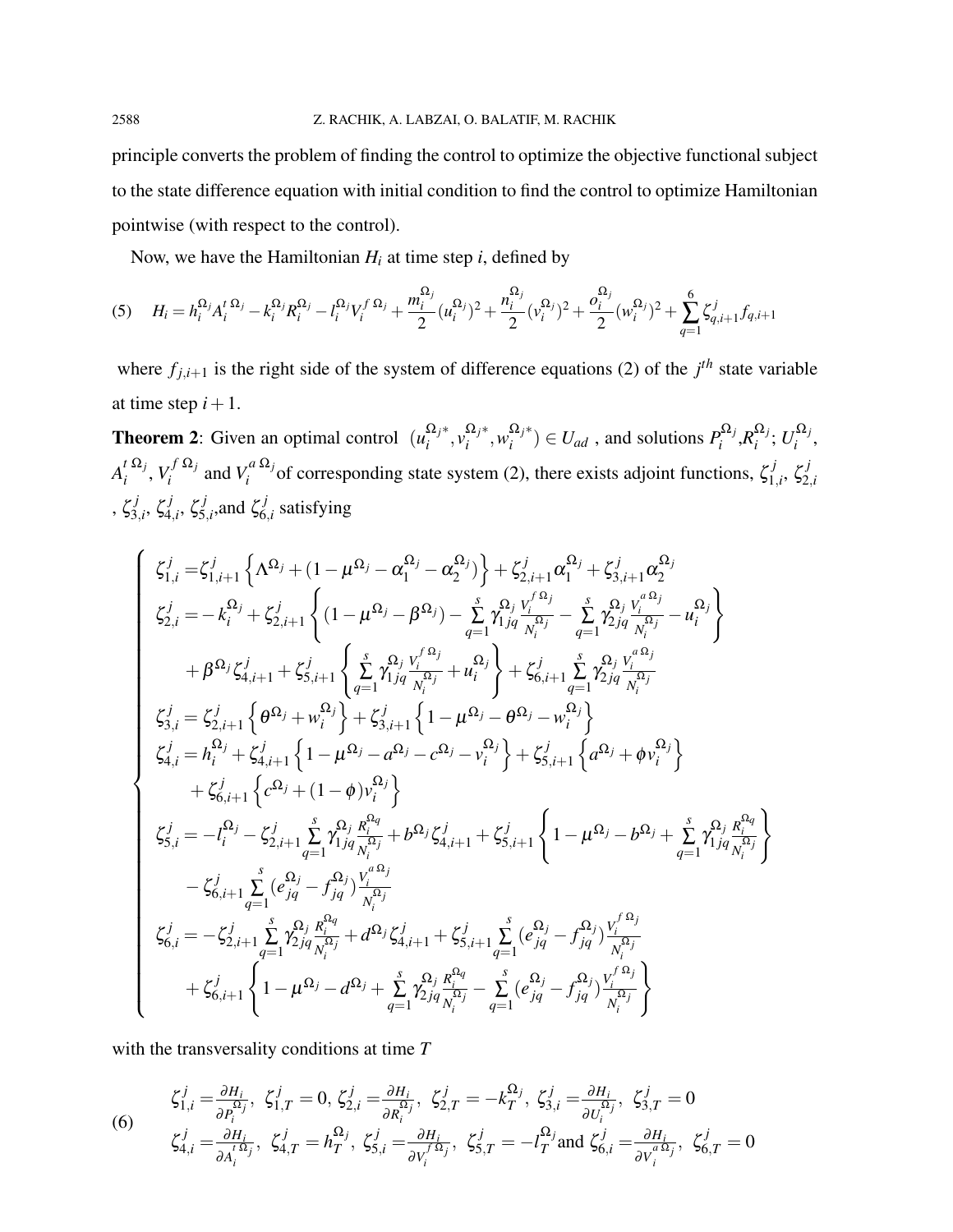Futhermore, for  $i = 0, 1, ..., T - 1$ , the optimal controls  $u_i^{* \Omega_j}$ <sup>\*Ω*j*</sup>,  $v_i^{*Ω}$ *j*  $\sum_{i}^{*\Omega_j}$  and  $w_i^{*\Omega_j}$  $\int_{i}^{32}$  are given by

$$
(7) \qquad u_i^{*\Omega_j} = \min\left(b^{\Omega_j}, \max\left(a^{\Omega_j}, \frac{1}{m_i^{\Omega_j}}R_i^{\Omega_j}\left(\zeta_{2,i+1}^j - \zeta_{5,i+1}^j\right)\right)\right).
$$

(8) 
$$
v_i^{*\Omega_j} = \min \left( d^{\Omega_j}, \max \left( c^{\Omega_j}, \frac{1}{n_i^{\Omega_j}} A_i^{t \Omega_j} \left( \zeta_{4,i+1}^j - \zeta_{5,i+1}^j \phi - \zeta_{6,i+1}^j (1 - \phi) \right) \right) \right).
$$

$$
(9) \quad w_i^{*\Omega_j} = \min\left(f^{\Omega_j}, \max\left(e^{\Omega_j}, \frac{1}{o_i^{\Omega_j}}U_i^{\Omega_j}\left(\zeta_{3,i+1}^j - \zeta_{2,i+1}^j\right)\right)\right).
$$

*Proof.* The Hamiltonian at time step *i* is given by

$$
H_{i} = h_{i}^{\Omega_{j}} A_{i}^{t \Omega_{j}} - k_{i}^{\Omega_{j}} R_{i}^{\Omega_{j}} - l_{i}^{\Omega_{j}} V_{j}^{t \Omega_{j}} + \frac{m_{i}^{\Omega_{j}}}{2} (u_{i}^{\Omega_{j}})^{2} + \frac{n_{i}^{\Omega_{j}}}{2} (v_{i}^{\Omega_{j}})^{2} + \frac{\sigma_{i}^{\Omega_{j}}}{2} (w_{i}^{\Omega_{j}})^{2}
$$
  
\n
$$
+ \zeta_{1,i+1}^{j} \left\{ \Lambda^{\Omega_{j}} + (1 - \mu^{\Omega_{j}} - \alpha_{1}^{\Omega_{j}} - \alpha_{2}^{\Omega_{j}}) P_{i}^{\Omega_{j}} \right\} + \zeta_{2,i+1}^{j} \left\{ (1 - \mu^{\Omega_{j}} - \beta^{\Omega_{j}}) R_{i}^{\Omega_{j}} + \alpha_{1}^{\Omega_{j}} P_{i}^{\Omega_{j}} \right\}
$$
  
\n
$$
+ \zeta_{2,i+1}^{j} \left\{ \theta^{\Omega_{j}} U_{i}^{\Omega_{j}} - \sum_{q=1}^{s} \gamma_{1,jq}^{\Omega_{j}} \frac{R_{i}^{\Omega_{j}} V_{i}^{\Omega_{q}}}{N_{i}^{\Omega_{j}}} - \sum_{q=1}^{s} \gamma_{2,jq}^{\Omega_{j}} \frac{R_{i}^{\Omega_{j}} V_{i}^{\Omega_{q}}}{N_{i}^{\Omega_{j}}} - u_{i}^{\Omega_{j}} R_{i}^{\Omega_{j}} + w_{i}^{\Omega_{j}} U_{i}^{\Omega_{j}} \right\}
$$
  
\n
$$
+ \zeta_{3,i+1}^{j} \left\{ (1 - \mu^{\Omega_{j}} - \theta^{\Omega_{j}}) U_{i}^{\Omega_{j}} + \alpha_{2}^{\Omega_{j}} P_{i}^{\Omega_{j}} - w_{i}^{\Omega_{j}} U_{i}^{\Omega_{j}} \right\}
$$
  
\n
$$
+ \zeta_{4,i+1}^{j} \left\{ (1 - \mu^{\Omega_{j}} - \sigma^{\Omega_{j}}) A_{i}^{t \Omega_{j}} + \beta^{\Omega_{j}} R_{i}^{\Omega_{j}} + \beta^{\Omega_{j}} V_{i}^{\Omega_{j}} + d^{\Omega_{j}} V_{i}^{\Omega_{j}} - v_{i
$$

$$
\zeta_{1,i}^{j} = \frac{\partial H_{i}}{\partial P_{i}^{\Omega_{j}}}
$$
\n
$$
= \zeta_{1,i+1}^{j} \left\{ \Lambda^{\Omega_{j}} + (1 - \mu^{\Omega_{j}} - \alpha_{1}^{\Omega_{j}} - \alpha_{2}^{\Omega_{j}}) \right\} + \zeta_{2,i+1}^{j} \alpha_{1}^{\Omega_{j}} + \zeta_{3,i+1}^{j} \alpha_{2}^{\Omega_{j}}
$$
\n
$$
\zeta_{2,i}^{j} = \frac{\partial H_{i}}{\partial R_{i}^{\Omega_{j}}}
$$
\n
$$
= -k_{i}^{\Omega_{j}} + \zeta_{2,i+1}^{j} \left\{ (1 - \mu^{\Omega_{j}} - \beta^{\Omega_{j}}) - \sum_{q=1}^{s} \gamma_{1jq}^{\Omega_{j}} \frac{V_{i}^{f \Omega_{j}}}{N_{i}^{\Omega_{j}}} - \sum_{q=1}^{s} \gamma_{2jq}^{\Omega_{j}} \frac{V_{i}^{a \Omega_{j}}}{N_{i}^{\Omega_{j}}} - u_{i}^{\Omega_{j}} \right\}
$$
\n
$$
+ \beta^{\Omega_{j}} \zeta_{4,i+1}^{j} + \zeta_{5,i+1}^{j} \left\{ \sum_{q=1}^{s} \gamma_{1jq}^{\Omega_{j}} \frac{V_{i}^{f \Omega_{j}}}{N_{i}^{\Omega_{j}}} + u_{i}^{\Omega_{j}} \right\} + \zeta_{6,i+1}^{j} \sum_{q=1}^{s} \gamma_{2jq}^{\Omega_{j}} \frac{V_{i}^{a \Omega_{j}}}{N_{i}^{\Omega_{j}}}
$$
\n
$$
\zeta_{3,i}^{j} = \frac{\partial H_{i}}{\partial U_{i}^{\Omega_{j}}}
$$
\n
$$
= \zeta_{2,i+1}^{j} \left\{ \theta^{\Omega_{j}} + w_{i}^{\Omega_{j}} \right\} + \zeta_{3,i+1}^{j} \left\{ 1 - \mu^{\Omega_{j}} - \theta^{\Omega_{j}} - w_{i}^{\Omega_{j}} \right\}
$$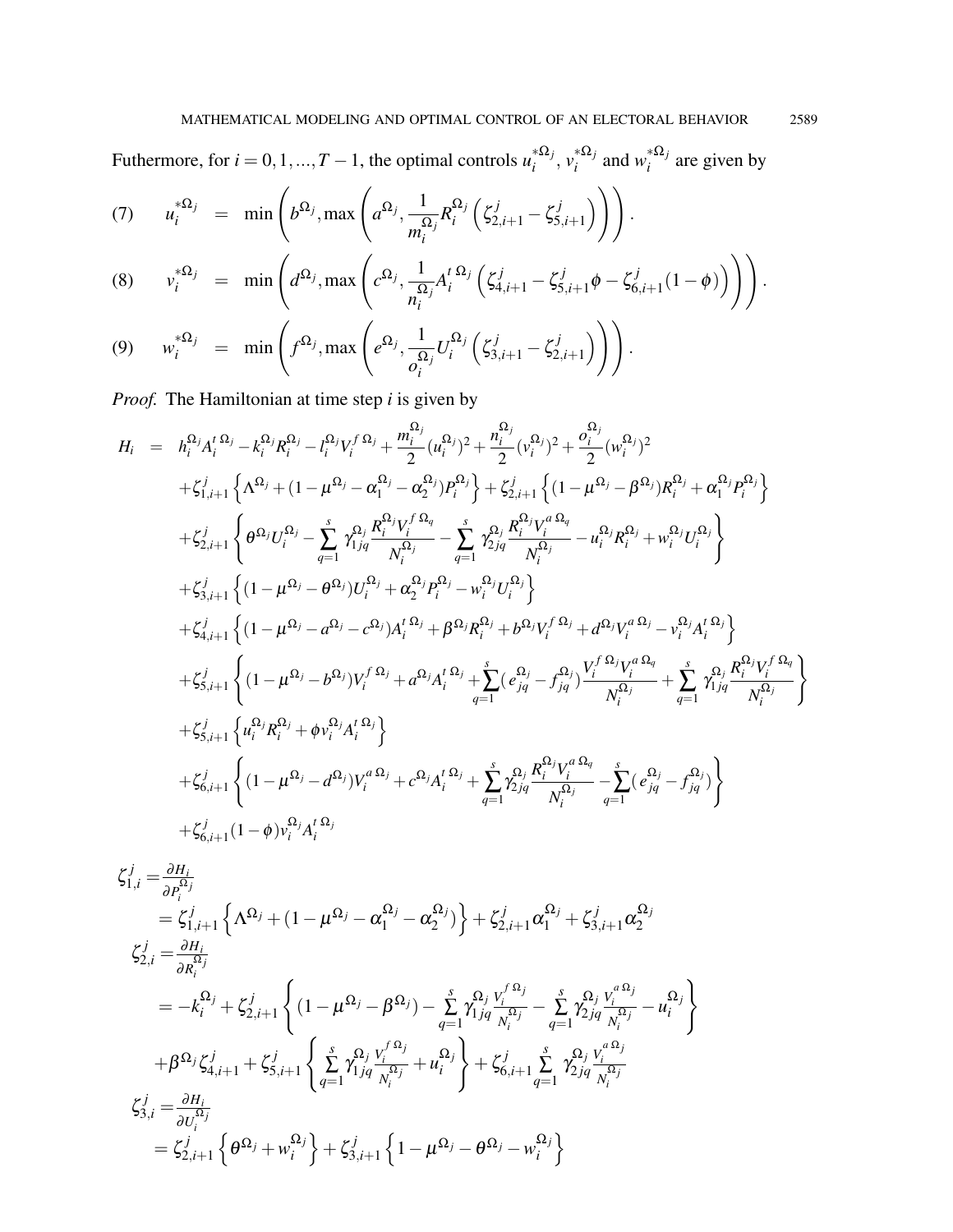$$
\zeta_{4,i}^{j} = \frac{\partial H_{i}}{\partial A_{i}^{(i)}}\n= h_{i}^{\Omega_{j}} + \zeta_{4,i+1}^{j} \left\{ 1 - \mu^{\Omega_{j}} - a^{\Omega_{j}} - c^{\Omega_{j}} - v_{i}^{\Omega_{j}} \right\} + \zeta_{5,i+1}^{j} \left\{ a^{\Omega_{j}} + \phi v_{i}^{\Omega_{j}} \right\}\n+ \zeta_{6,i+1}^{j} \left\{ c^{\Omega_{j}} + (1 - \phi) v_{i}^{\Omega_{j}} \right\}\n\zeta_{5,i}^{j} = \frac{\partial H_{i}}{\partial v_{i}^{\Omega_{j}}}\n= - l_{i}^{\Omega_{j}} - \zeta_{2,i+1}^{j} \sum_{q=1}^{s} \gamma_{1jq}^{\Omega_{j}} \frac{\kappa_{i}^{\Omega_{q}}}{\kappa_{i}^{\Omega_{j}}} + b^{\Omega_{j}} \zeta_{4,i+1}^{j} + \zeta_{5,i+1}^{j} \left\{ 1 - \mu^{\Omega_{j}} - b^{\Omega_{j}} + \sum_{q=1}^{s} \gamma_{1jq}^{\Omega_{j}} \frac{\kappa_{i}^{\Omega_{q}}}{\kappa_{i}^{\Omega_{j}}} \right\}\n- \zeta_{6,i+1}^{j} \sum_{q=1}^{s} (e_{jq}^{\Omega_{j}} - f_{jq}^{\Omega_{j}}) \frac{v_{i}^{\Omega_{j}}}{\kappa_{i}^{\Omega_{j}}}\n\zeta_{6,i}^{j} = \frac{\partial H_{i}}{\partial v_{i}^{\Omega_{j}}}}\n= - \zeta_{2,i+1}^{j} \sum_{q=1}^{s} \gamma_{2jq}^{\Omega_{j}} \frac{\kappa_{i}^{\Omega_{q}}}{\kappa_{i}^{\Omega_{j}}} + d^{\Omega_{j}} \zeta_{4,i+1}^{j} + \zeta_{5,i+1}^{j} \sum_{q=1}^{s} (e_{jq}^{\Omega_{j}} - f_{jq}^{\Omega_{j}}) \frac{v_{i}^{\Omega_{j}}}{\kappa_{i}^{\Omega_{j}}} \n+ \zeta_{6,i+1}^{j} \left\{ 1 - \mu^{\Omega_{j}} - d^{\Omega_{j}} + \sum_{q=1}^{s} \gamma_{2jq}^{\Omega_{j}} \frac{\kappa_{i}^{\Omega_{q
$$

For  $i = 0, 1, ..., T - 1$ , the adjoint equations and transversality conditions can be obtained by using Pontryagin's Maximum Principle, in discrete time, given in [9, 11, 18, 19] such that

(10)  
\n
$$
\begin{cases}\n\zeta_{1,i}^{j} = \frac{\partial H_{i}}{\partial P_{i}^{\Omega_{j}}}, \ \zeta_{1,T}^{j} = 0 \\
\zeta_{2,i}^{j} = \frac{\partial H_{i}}{\partial R_{i}^{\Omega_{j}}}, \ \zeta_{2,T}^{j} = -k_{T}^{\Omega_{j}} \\
\zeta_{3,i}^{j} = \frac{\partial H_{i}}{\partial U_{i}^{\Omega_{j}}}, \ \zeta_{3,T}^{j} = 0 \\
\zeta_{4,i}^{j} = \frac{\partial H_{i}}{\partial A_{i}^{\Omega_{i}}}, \ \zeta_{4,T}^{j} = h_{T}^{\Omega_{j}} \\
\zeta_{5,i}^{j} = \frac{\partial H_{i}}{\partial V_{i}^{\Omega_{j}}}, \ \zeta_{5,T}^{j} = -l_{T}^{\Omega_{j}} \\
\zeta_{6,i}^{j} = \frac{\partial H_{i}}{\partial V_{i}^{\Omega_{i}}}, \ \zeta_{6,T}^{j} = 0\n\end{cases}
$$

For  $i = 0, 1, ..., T - 1$ , the optimal controls  $u_i^*$ ,  $v_i^*$  and  $w_i^*$  can be solved from the optimality condition,

(11) 
$$
\frac{\partial H_i}{\partial u_i^{\Omega_j}} = 0, \frac{\partial H_i}{\partial v_i^{\Omega_j}} = 0 \text{ and } \frac{\partial H_i}{\partial w_i^{\Omega_j}} = 0.
$$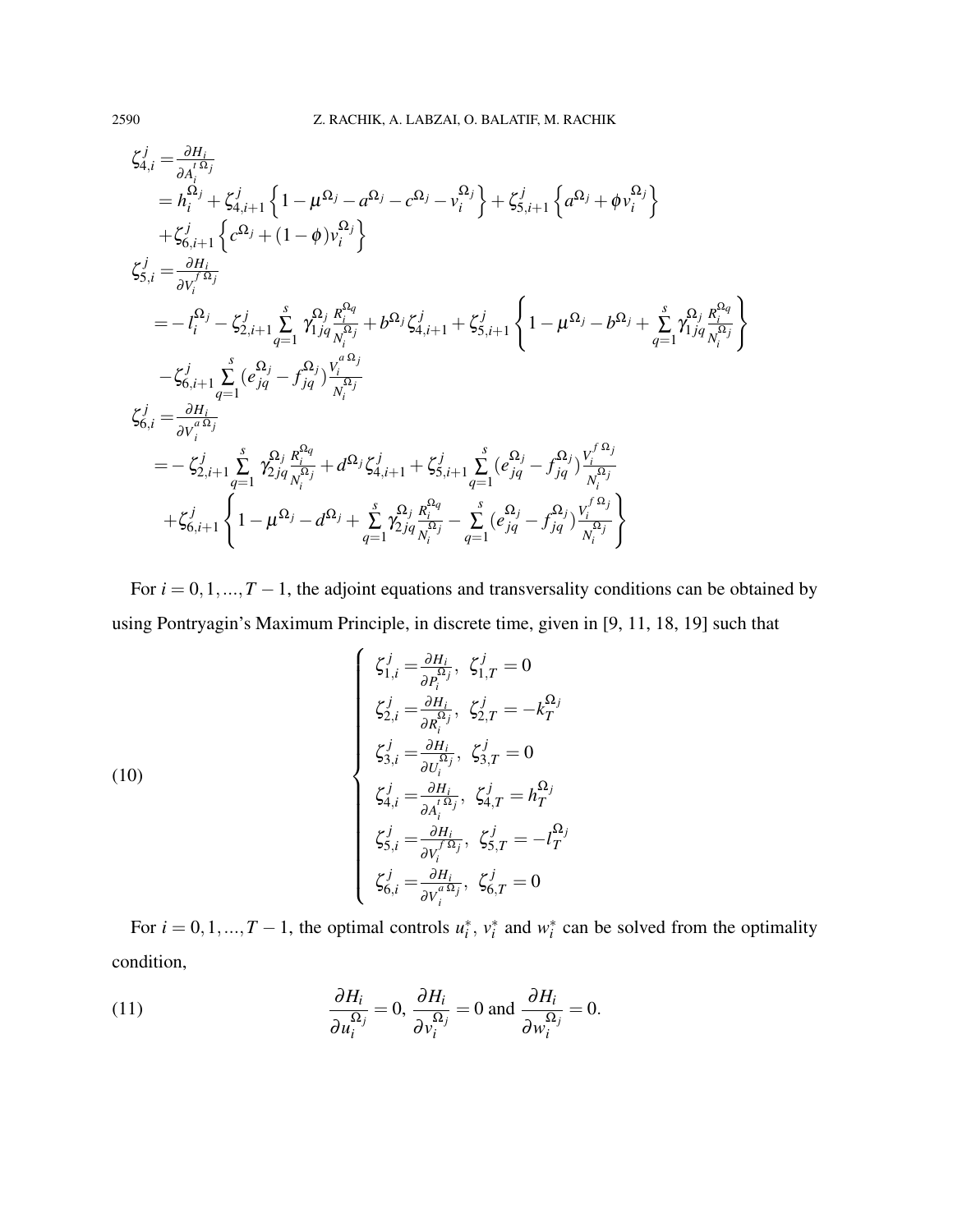$$
\frac{\partial H_i}{\partial u_i^{\Omega_j}} = m_i^{\Omega_j} u_i^{\Omega_j} - \zeta_{2,i+1}^j R_i^{\Omega_j} + \zeta_{5,i+1}^j R_i^{\Omega_j} = 0.
$$
\n
$$
\frac{\partial H_i}{\partial v_i^{\Omega_j}} = n_i^{\Omega_j} v_i^{\Omega_j} - \zeta_{4,i+1}^j A_i^t^{\Omega_j} + \zeta_{5,i+1}^j \phi A_i^t^{\Omega_j} + \zeta_{6,i+1}^j (1 - \phi) A_i^t^{\Omega_j} = 0.
$$
\n
$$
\frac{\partial H_i}{\partial w_i^{\Omega_j}} = o_i^{\Omega_j} w_i^{\Omega_j} + \zeta_{2,i+1}^j U_i^{\Omega_j} - \zeta_{3,i+1}^j U_i^{\Omega_j} = 0.
$$

We have

(12)  
\n
$$
u_i^{\Omega_j} = \frac{1}{m_i^{\Omega_j}} R_i^{\Omega_j} \left( \zeta_{2,i+1}^j - \zeta_{5,i+1}^j \right).
$$
\n
$$
v_i^{\Omega_j} = \frac{1}{n_i^{\Omega_j}} A_i^{t \Omega_j} \left( \zeta_{4,i+1}^j - \zeta_{5,i+1}^j \phi - \zeta_{6,i+1}^j (1 - \phi) \right).
$$
\n
$$
w_i^{\Omega_j} = \frac{1}{o_i^{\Omega_j}} U_i^{\Omega_j} \left( \zeta_{3,i+1}^j - \zeta_{2,i+1}^j \right).
$$

However, the control attached to this case will be eliminated and removed.

By the bounds in  $U_{ad}$  of the controls, it is easy to obtain  $u_i^{* \Omega_j}$  $_{i}^{*0}$ <sub>*i*</sub>,  $v_{i}^{*0}$ <sub>*j*</sub>  $\sum_{i}^{*\Omega_j}$  and  $w_i^{*\Omega_j}$  $\int_{i}^{22}$  in the form of  $(7-8-9)$ .

# 4. NUMERICAL SIMULATION AND DISCUSSION

In this formulation, there were initial conditions for the state variables and terminal conditions for the adjoints i.e. the optimality system is a two-point boundary value problem with separated boundary conditions at times step  $i = 0$  and  $i = T$ . We solve the optimality system by an iterative method with forward solving of the state system followed by backward solving of the adjoint system. We start with an initial guess for the controls at the first iteration and then before the next iteration we update the controls by using the characterization. We continue until convergence of successive iterates is achieved.

This model is valid for all regions of countries that give their citizens the freedom to register in electoral lists and to vote during the electoral process, but the simulation will be limited to the study of a model that is composed of two regions  $\Omega_1$  and  $\Omega_2$ . The  $\Omega_1$  represents the rural regions and the  $\Omega_2$  represents the urban regions. The objective is to highlight the specificities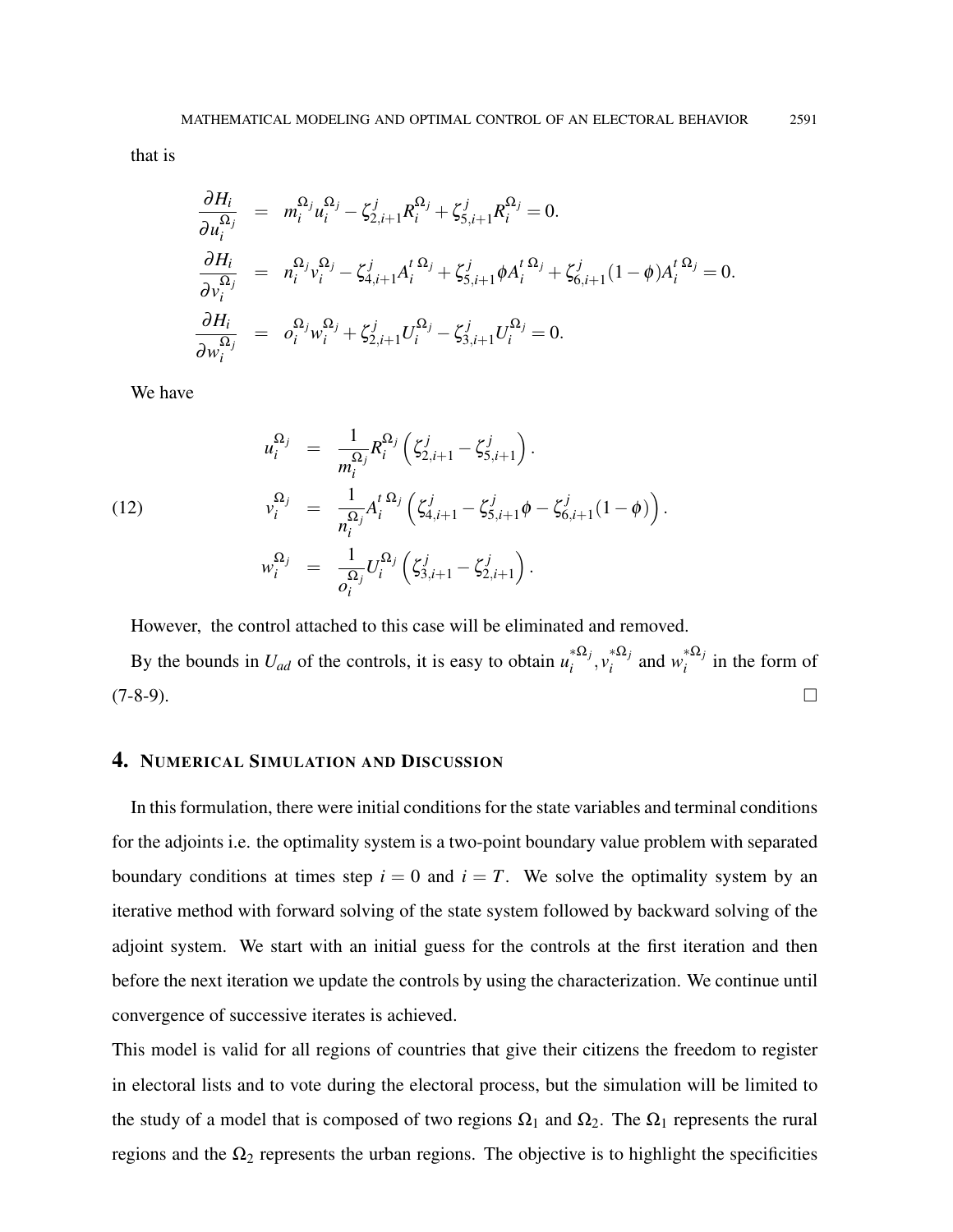of each region when formulating control strategies that seek to achieve different objectives such as:

-Increasing the percentage of registrants on the electoral lists by targeting the unregistered individuals based on the optimal control *w<sup>i</sup>* .

-Increasing the percentage of voters participatig in the electoral process based on the optimal control *u<sup>i</sup>* .

-Increasing the number of voters and supporters of a particular political party based on the optimal control  $u_i$  and a percentage from  $v_i$ .

| where the description of the parameters ased for the definition of diserete third spotting of future regions $\langle 1 \rangle$ |            |                              |                       |          |                           |                            |                   |  |  |  |  |
|----------------------------------------------------------------------------------------------------------------------------------|------------|------------------------------|-----------------------|----------|---------------------------|----------------------------|-------------------|--|--|--|--|
| $P_0$                                                                                                                            | $R_0$      | $U_0$                        | $A_0^t$               | $V_0'$   | $V_0^a$                   | $\overline{N}$             | Λ                 |  |  |  |  |
| $6.10^{3}$                                                                                                                       | $4.10^{3}$ | $2, 5.10^3$                  | $8.10^{2}$            | $10^{3}$ | $1.10^3$                  | $14, 8.10^3$               | $1, 5.10^3$       |  |  |  |  |
| $\mu$                                                                                                                            | $\alpha_1$ | $\alpha_2$                   | β                     | $\theta$ | $\frac{1}{1} \gamma_{11}$ | $1\gamma_{12}$             | $^{2}\gamma_{11}$ |  |  |  |  |
| 0,054                                                                                                                            |            | $0,0644$ $0,02936$ $0,05771$ |                       | 0,01     |                           | 0,002147 0,001047 0,001082 |                   |  |  |  |  |
| $2\gamma_{12}$                                                                                                                   | a          | $\boldsymbol{b}$             | $\mathcal{C}_{0}^{0}$ | d        | $e_{11}$                  | $e_{12}$                   | $f_{11}$          |  |  |  |  |
| 0,8000                                                                                                                           | 0,010      | 0,088                        | 0.1                   | 0.0020   | 0.0427                    | 0.0427                     | 0.0836            |  |  |  |  |
| $f_{12}$                                                                                                                         | $\phi$     |                              |                       |          |                           |                            |                   |  |  |  |  |
| 0.0336                                                                                                                           | 0.8717     |                              |                       |          |                           |                            |                   |  |  |  |  |

Table1: The description of the parameters used for the definition of discrete time systems of rural regions (1)

Table 1: we used just an arbitrary academic data

Table2: The description of parameters used for the definition of discrete time systems of urban regions (2)

| $P_0$          | $R_0$             | $U_0$             | $A_0^t$           | $V_0^J$           | $V_0^a$           | $\boldsymbol{N}$   | Λ                 |
|----------------|-------------------|-------------------|-------------------|-------------------|-------------------|--------------------|-------------------|
| $8.10^{4}$     | 3.10 <sup>4</sup> | 6.10 <sup>4</sup> | 2.10 <sup>4</sup> | 2.10 <sup>4</sup> | 4.10 <sup>4</sup> | 25.10 <sup>4</sup> | 1.10 <sup>4</sup> |
| $\mu$          | $\alpha_1$        | $\alpha_2$        | β                 | $\theta$          | $^{1}\gamma_{11}$ | $1\gamma_{12}$     | $^{2}\gamma_{11}$ |
| 0,00381        | 0,0644            | 0,32346           | 0,04              | 0,054225          | 0.1               | 0.00254            | 0,1               |
| $2\gamma_{12}$ | a                 | $\boldsymbol{b}$  | $\mathcal{C}$     | $\overline{d}$    | $e_{11}$          | $e_{12}$           | $f_{11}$          |
| 0,01           | 0,010             | 0.002264          | 0.1               | 0.009591          | 0.003769          | 0.016531           | 0.012             |
| $f_{12}$       | φ                 |                   |                   |                   |                   |                    |                   |
| 0.02           | 0.8717            |                   |                   |                   |                   |                    |                   |

Table 2: we used just an arbitrary academic data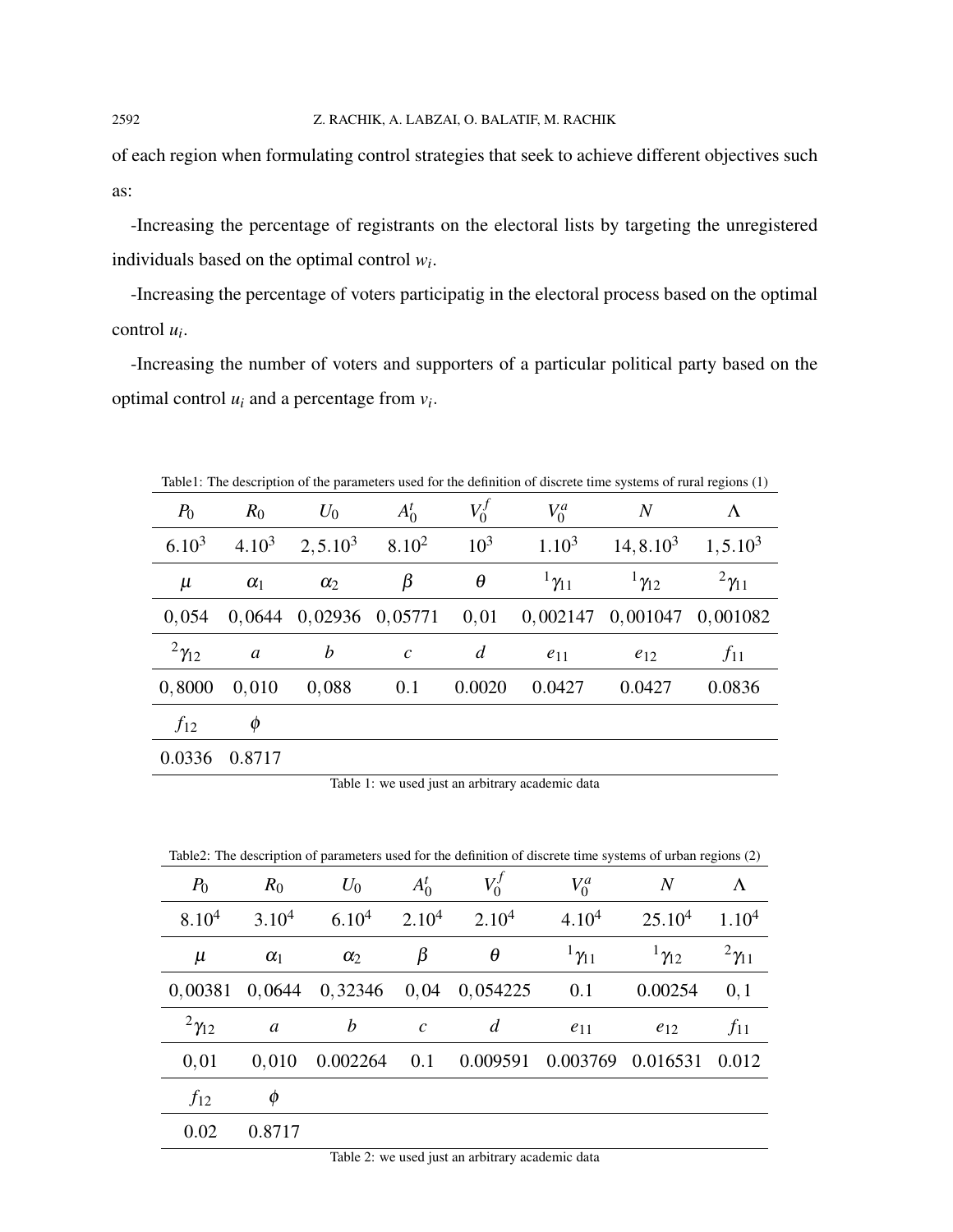



FIGURE 2

From Figure (2), we observe that the registration rate on the electoral lists increased from 27.30% (*R* without controls) to 33.60% (*R* with controls) (Figure 2.b). This increase occured due to the adoption of the proposed strategy of control ,therefore, we remark that the registered individuals are more persuaded to register on the electoral lists through awareness raising.

Also, we easily observe that the number of temporary abstainers decreases significantly by 65.32% (Figure 2.a). The decrease of the number of temporary abstainers and the increase of registered individuals have positively influenced the particapation rate in voting by an increase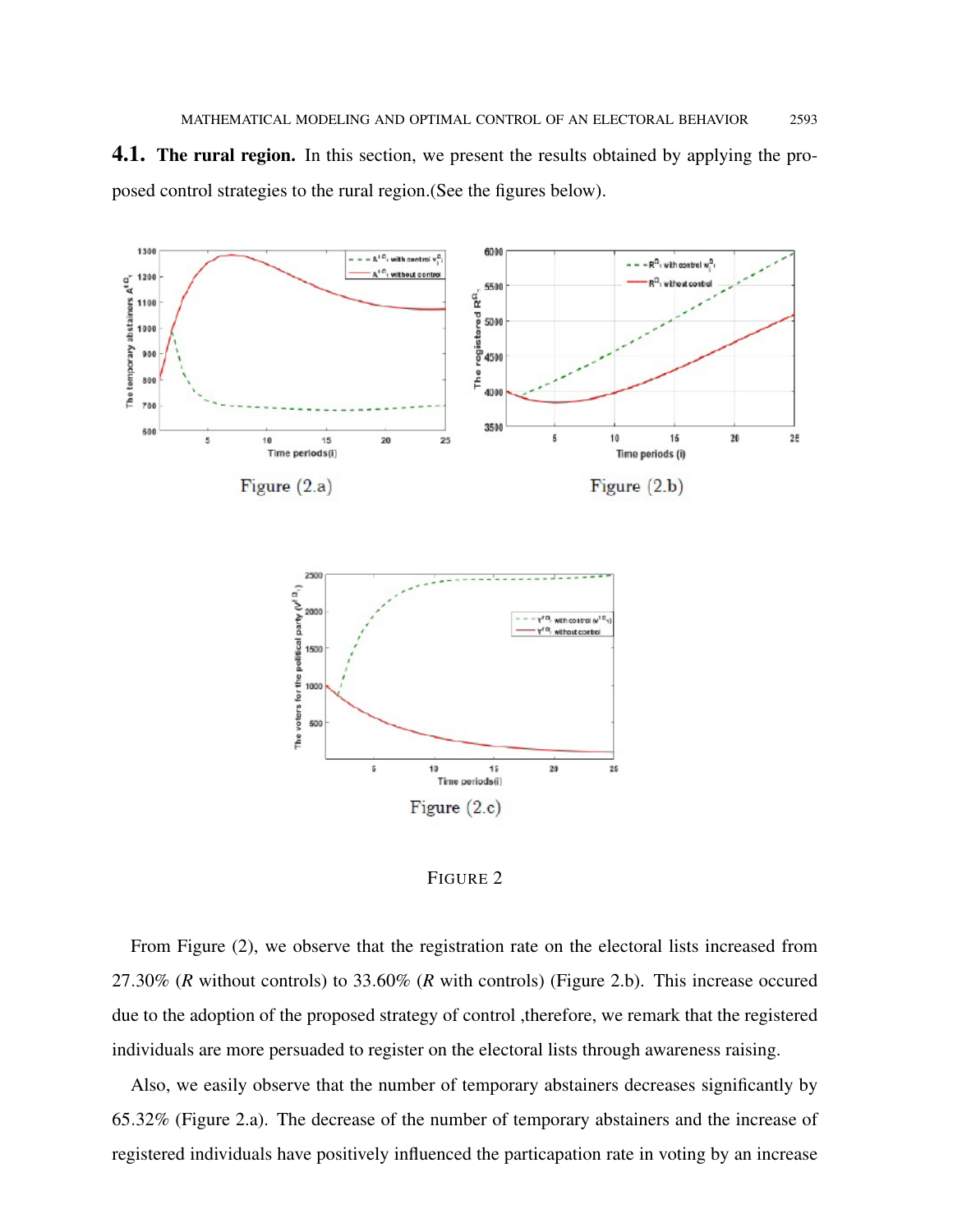of 23.37% to 38.38% and the growth of the individuals who vote for a political party by 98.56% (Figure 2.c) in the end of implementing those strategies.

**4.2.** Urban regions. In this section, we present the results obtained by applying the proposed control strategies on an urban region. (See the figure (3)). With regards to Figure (3), we notice



#### FIGURE 3

that the registration rate on the electoral lists increases significantly from 21.71% to 37.09% (*R* without and with controls) (figure (3.b). This growth is achieved when we use the proposed strategy of control and we observe that the registered individuals are convinced to register on the electoral lists through awareness raising activities. As a result, this number is considerably increased.

Also, we observe in figure (3.a) that the number of temporary abstainers decreases clearly by 87.21% (*A <sup>t</sup>*with controls). The decrease of the number of temporary abstainers and the increase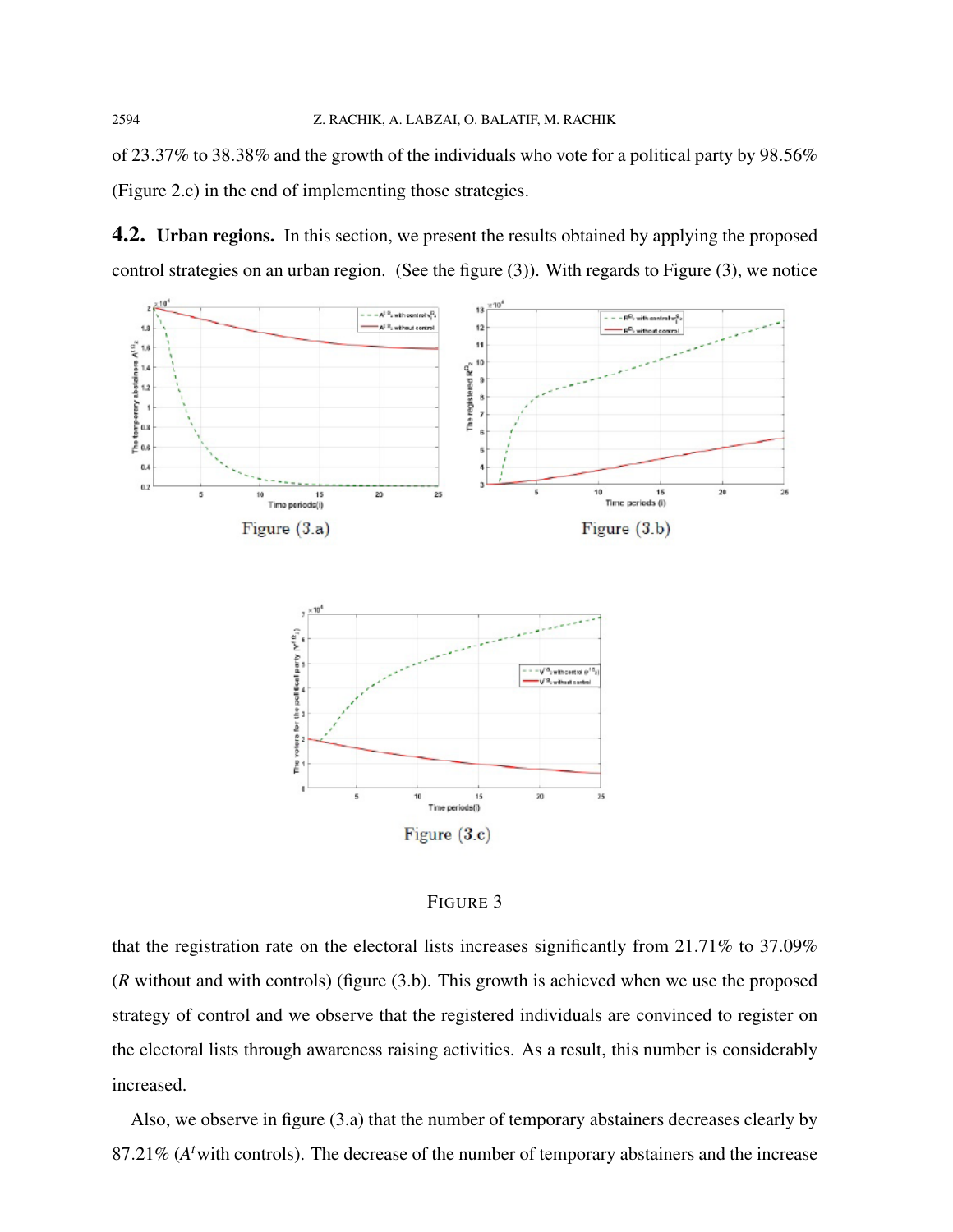of the registered individuals has positively influenced the particapation rate in voting by an increase from 18.09 % to 48.45% and the growth of the individuals who vote for a political party by 91.09% ( $V^f$  with controls) (figure 3.c).

4.3. Reciprocal influence between rural and urban regions. In this section, we present the results obtained in a region composed of a rural and an urban area characterized by the mutual effect between the individuals of these two milieus on the level of electoral behavior between them. (See Figure (4)). This positive decrease in the number of the temporary abstainers with



FIGURE 4

contact and with controls is much better than the result obtained in a rural region in which we did not take into account the reciprocal influence between the individuals of this region and the individuals of the urban region (this decrease represents 78.45% with contact and with controls compared to 63.02% without contact and with controls) (see Figure (4.a)). The same improvement in the results appears at the level of the increase of the voters for a political party with contact and with controls (this increase represents  $93.72\%$  with contact and with controls compared to 75.84% without contact and with controls) (see Figure (4.b)).Thus, the reciprocal influence between these two regions is significantly important.

This effect occurs in various forms:

-Family relations and friendship between members of rural and urban areas.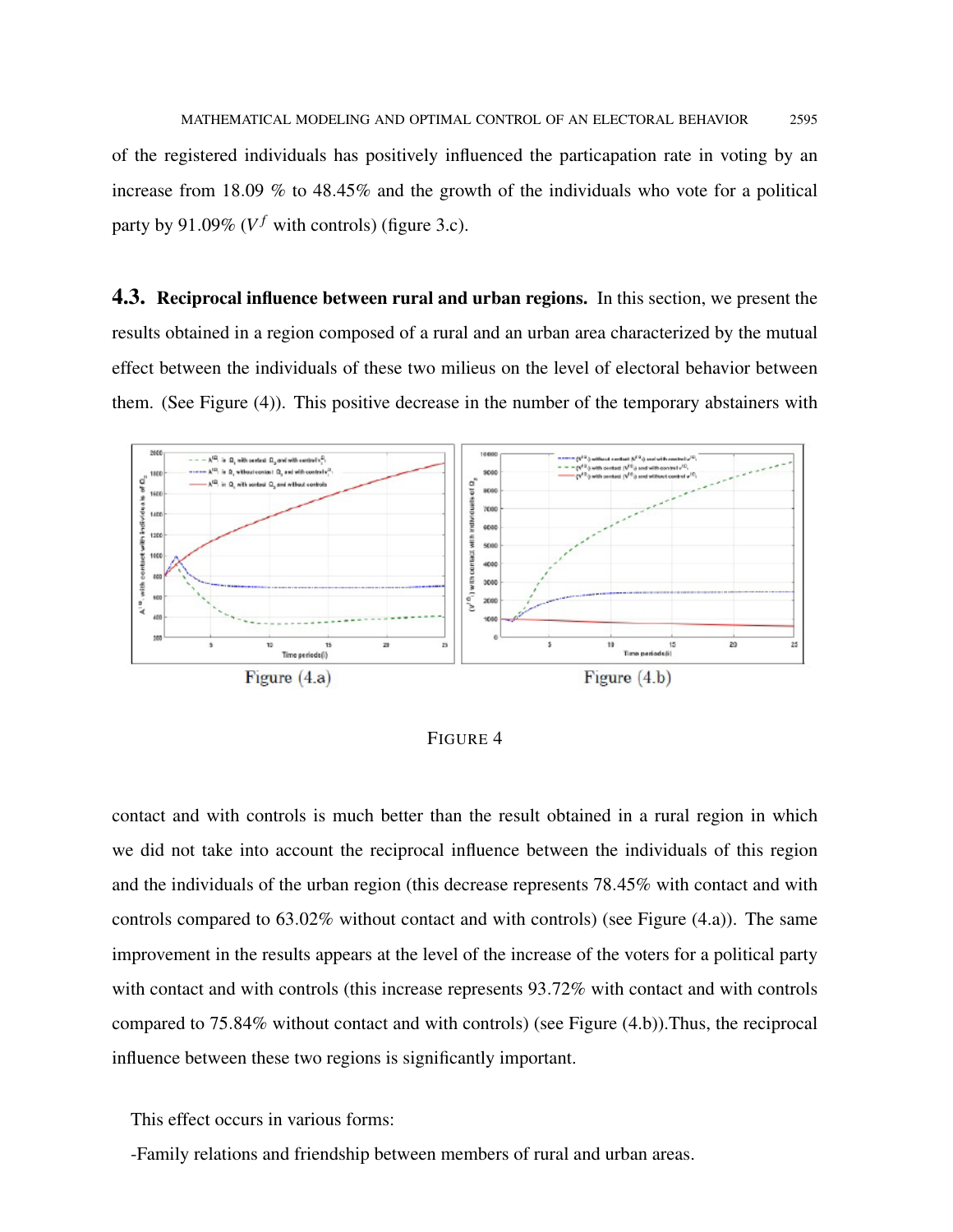-The imigration of a number of people from rural areas to work in the neighbouring urban areas, thus, the contact and influence between the two regions is achieved.

- The strong mutual influence that occurs within the means of social media (Facebook, Twitter, Phone ....), which brings together all members of the community, whether they are villagers or urban citizens. These forms of mutual influence between individuals are general and not limited to rural and urban areas.

Finally, these results prove the effectiveness of the proposed control strategies and the validity of the mathematical model.

## 5. CONCLUSION

In this work, we formulated a multi-region discrete mathematical model that describes the dynamics of citizens who have the right to vote and their electoral behavior during an awareness program or an electoral campaign. Also, we proposed an optimal strategy for an awareness program or an election campaign that helps politicians to distinguish between different categories of voters in many regions in order to increase the participation rate in the electoral process and obtain the greatest possible number of votes with a minimal effort. In this strategy, we introduced three controls; The first control represented the awereness campaign effort (time, money and human resources) to motivate the potential electors to register on the electoral process.The second control characterized the electoral campaign effort to make an infuence on the temporary abstainers to participate in the electoral process and support a political party by voting for it. Finally, the third control measured the required persuasion effort to change the position of voters in favor of a political party. Pontryagin's maximum principle, in discrete time, was used to characterize the optimal controls and the optimality system was solved by an iterative method.

#### DATA AVAILABILITY

No data were used to support this study.

### CONFLICT OF INTERESTS

The author(s) declare that there is no conflict of interests.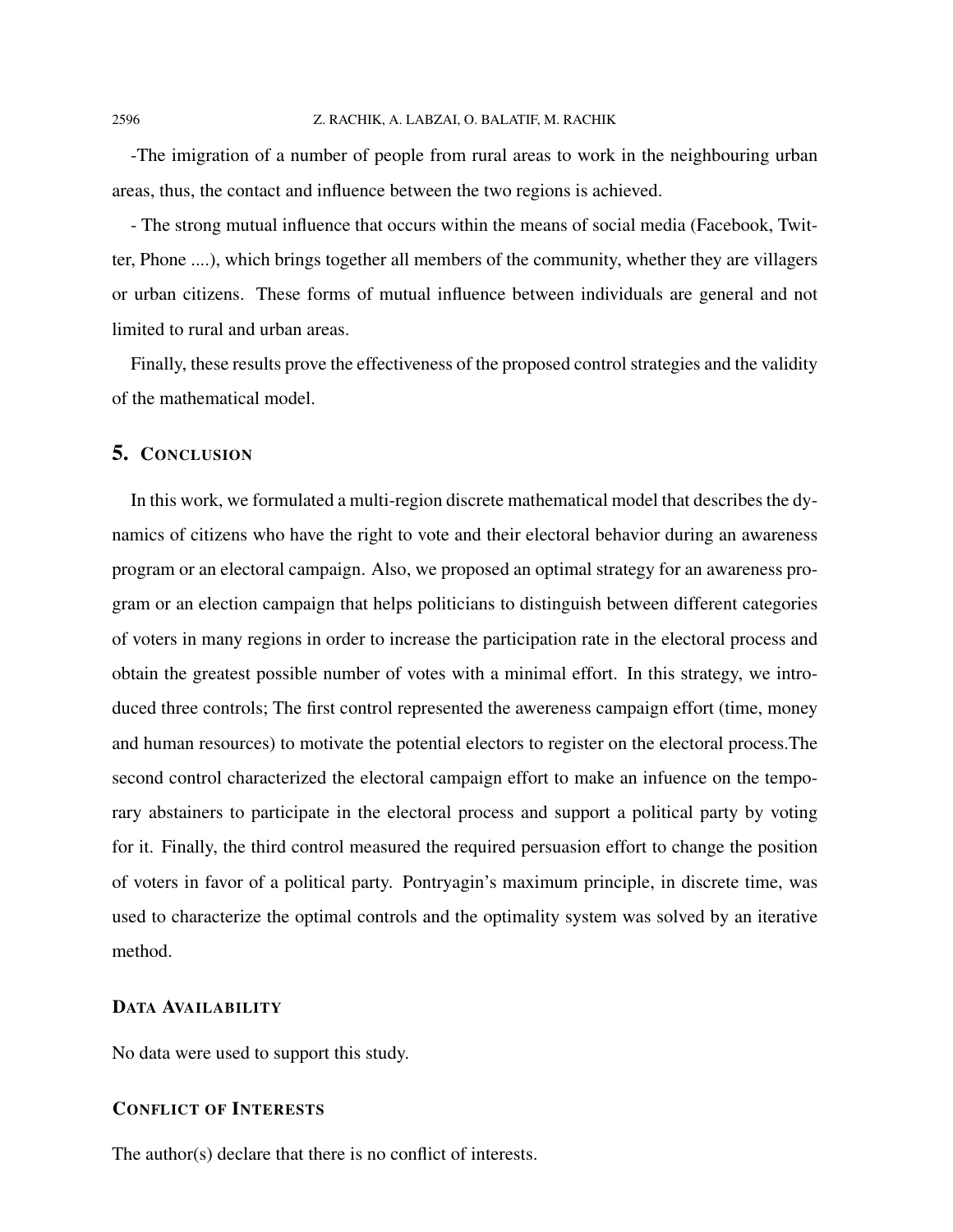#### **REFERENCES**

- [1] M. Ajelli, L. Fumanelli, P. Manfredi, S. Merler, Spatiotemporal dynamics of viral hepatitis A in Italy, Theor. Popul. Biol. 79 (2011), 1–11.
- [2] R. Antunes, Theoretical models of voting behaviour. sciences de la communication et des affaires, exedra N4, http://exedra.esec.pt/docs/N4/10C\_Rui-Antunes\_pp\_145-170.pdf, 2010.
- [3] J. Arino, P. van den Driessche, A multi-city epidemic model, Math. Popul. Stud. 10 (2003), 175–193.
- [4] J. Arino, R. Jordan, P. van den Driessche, Quarantine in a multi-species epidemic model with spatial dynamics, Math. Biosci. 206 (2007), 46–60.
- [5] A.S. Belenky, D.C. King, A mathematical model for estimating the potential margin of state undecided voters for a candidate in a US Federal election, Math. Comput. Model. 45 (2007), 585–593.
- [6] K. Calderon, C. Orbe, A. Panjwani, D.M. Romero, C. Kribs-Zaleta, K. Ros-Soto, An epidemiological approach to the spread of political third parties, https://mtbi.asu.edu/2005-2, 2005.
- [7] K. Dabbs. Optimal control in discrete pest control models. University of Tennessee Honors Thesis Projects. 2010.
- [8] A. Downs, .An economic theory of democracy. Harper Collins Publishers, New York, 1957.
- [9] V. Guibout, A. Bloch, A discrete maximum principle for solving optimal control problems, in: 2004 43rd IEEE Conference on Decision and Control (CDC) (IEEE Cat. No.04CH37601), IEEE, Nassau, Bahamas, Vol. 2, 2004, pp. 1806-1811.
- [10] M. Hoffman, G. Lon, M. Lombardi. Compulsory voting, turnout, and government spending: Evidence from Austria. J. Public Econ. 145 (2017), 103-115.
- [11] C.L Hwang, L.T. Fan. A Discrete Version of Pontryagin's Maximum Principle. Oper. Res. 15 (1) (1967), 139-146.
- [12] S. Lenhart, J.T. Workman, Optimal Control Applied to Biological Models. Chapman Hall/CRC Mathematical and Computational Biology Series. Taylor Francis Group, LLC, 2007.
- [13] Q.J.A. Khan, Hopf bifurcation in multiparty political systems with time delay in switching, Appl. Math. Lett. 13 (2000), 43-52.
- [14] J.E. Leighley, J. Nagler, Who votes now? demographics, issues, inequality and turnout in the United States, Princeton University Press, Princeton, 2013.
- [15] W.E. Miller, J.M. Shanks, The new American voter, Harvard University Press, Cambridge, Mass, 1996.
- [16] L.S. Pontryagin, V.G. Boltyanskii, R.V. Gamkrelidze, E.F. Mishchenko, The Mathematical Theory of Optimal Processes, Wiley, New York, 1962.
- [17] S.P. Sethi, G.L. Thompson, Optimal control theory: applications to management science and economics, 2. ed., 1. paperback printing, Springer, New York, NY, 2006.